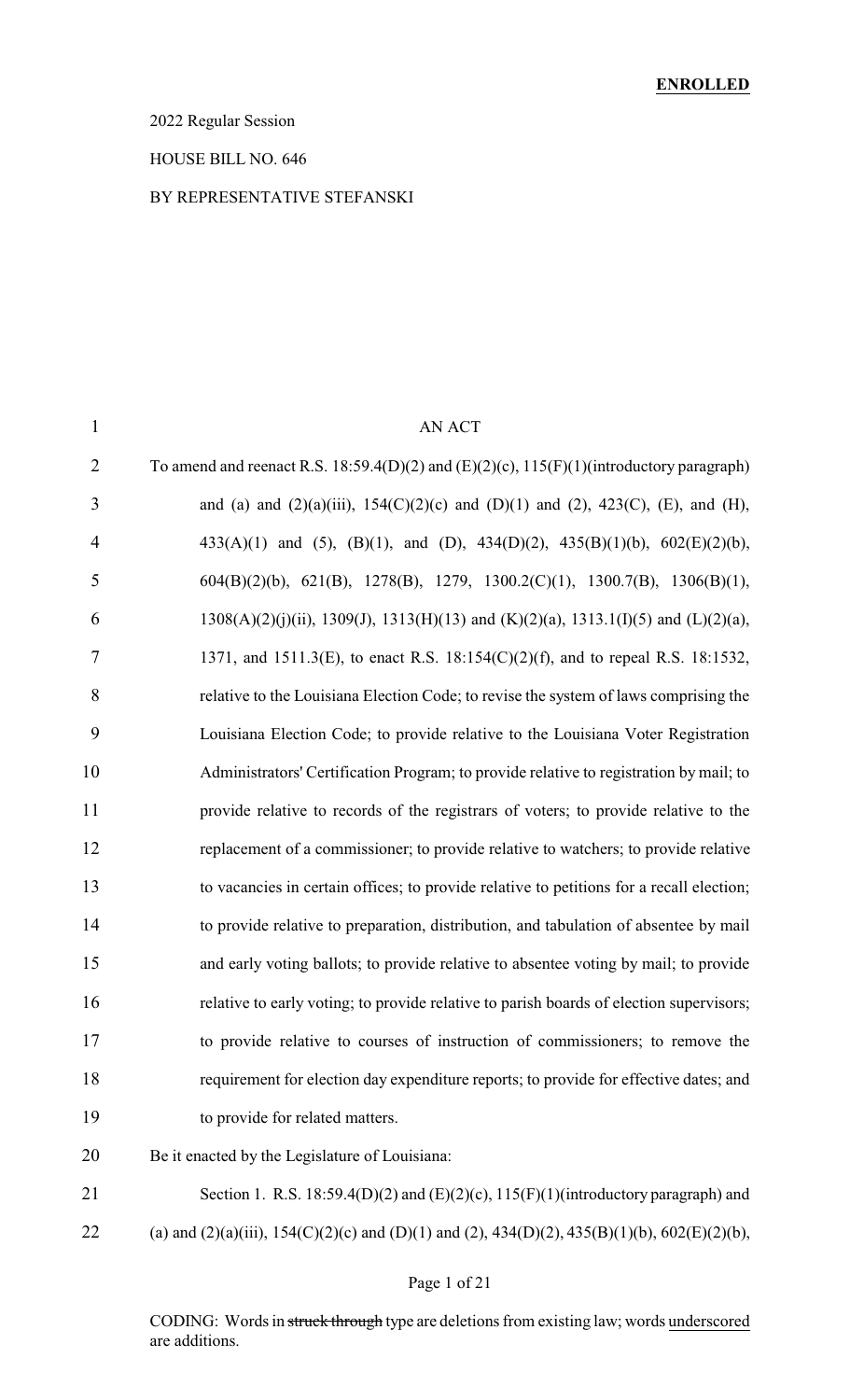## HB NO. 646 **ENROLLED**

| 1              | $604(B)(2)(b)$ , $621(B)$ , $1278(B)$ , $1279$ , $1300.2(C)(1)$ , $1300.7(B)$ , $1306(B)(1)$ ,         |
|----------------|--------------------------------------------------------------------------------------------------------|
| $\overline{2}$ | $1308(A)(2)(j)(ii)$ , $1309(J)$ , $1313(H)(13)$ and $(K)(2)(a)$ , $1313.1(I)(5)$ and $(L)(2)(a)$ , and |
| 3              | $1511.3(E)$ are hereby amended and reenacted and R.S. $18:154(C)(2)(f)$ is hereby enacted to           |
| 4              | read as follows:                                                                                       |
| 5              | §59.4. The Louisiana Voter Registration Administrators' Certification Program;                         |
| 6              | requirements; compensation                                                                             |
| 7              | $\ast$<br>*<br>$\ast$                                                                                  |
| 8              | D.                                                                                                     |
| 9              | *<br>$\ast$<br>$\ast$                                                                                  |
| 10             | (2) The Voter Registration Administrators' Certification Program requires                              |
| 11             | the following: a minimum of twelve courses of twelve hours in length for a total of                    |
| 12             | one hundred forty-four hours to be completed within five years, except that if a                       |
| 13             | gubernatorially declared state of emergency impacts the certification process, the                     |
| 14             | course work shall be completed within six years; maintenance of a yearly rating of                     |
| 15             | "excellent" as determined through the standards specified in R.S. 18:55(A); five                       |
| 16             | years work experience related to the administration of elections and voter                             |
| 17             | registration; and completion of all continuing education course hours required to                      |
| 18             | maintain certification. If these requirements are not met, the registrar of voters, chief              |
| 19             | deputy registrar, or confidential assistant, as the case may be, will lose certification               |
| 20             | and certification compensation until certification requirements are once again                         |
| 21             | attained.                                                                                              |
| 22             | E.                                                                                                     |
| 23             | $\ast$<br>∗<br>∗                                                                                       |
| 24             | (2)                                                                                                    |
| 25             | $\ast$<br>∗<br>∗                                                                                       |
| 26             | (c) A registrar of voters, chief deputy registrar, or confidential assistant to                        |
| 27             | a registrar of voters shall complete the requirements of Subsections D and E of this                   |
| 28             | Section Subsection D of this Section and this Subsection in order to receive the seven                 |
| 29             | percent compensation enhancement. If a registrar of voters, chief deputy registrar,                    |
| 30             | or confidential assistant to a registrar of voters does not complete the certification                 |

# Page 2 of 21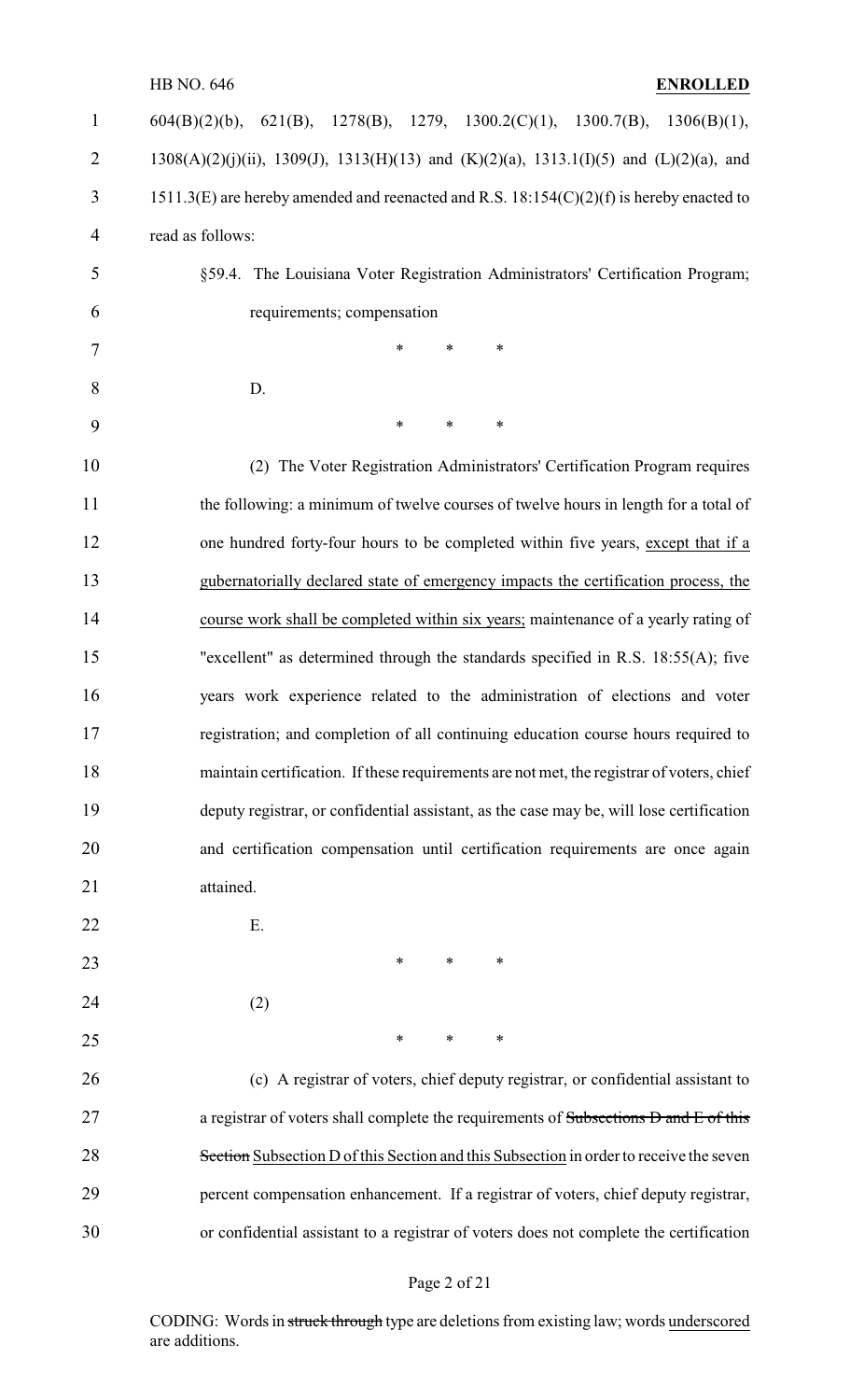| $\mathbf{1}$   | program as provided in Subsections D and E of this Section Subsection D of this         |
|----------------|-----------------------------------------------------------------------------------------|
| $\overline{2}$ | Section and this Subsection, his salary shall remain as provided in R.S. 18:55 or 59.   |
| 3              | If, after certification, a registrar of voters, chief deputy registrar, or confidential |
| 4              | assistant to a registrar of voters does not receive certification renewal within each   |
| 5              | three-year period, or within a four-year period if a gubernatorially declared state of  |
| 6              | emergency impacts the certification process, his salary shall revert back to the salary |
| 7              | scale provided for in R.S. 18:55 or 59. Notwithstanding the provisions of R.S. 18:57,   |
| 8              | the failure to maintain certification shall result in the loss of the compensation      |
| 9              | enhancement provided for in this Section.                                               |
| 10             | *<br>∗<br>∗                                                                             |
| 11             | §115. Registration by mail                                                              |
| 12             | $\ast$<br>$\ast$<br>∗                                                                   |
| 13             | F.(1) Any registered voter who has registered by mail and has not previously            |
| 14             | voted in the parish in which he is registered shall vote in accordance with one of the  |
| 15             | following:                                                                              |
| 16             | (a) During early voting in the office of the registrar of voters, or In person          |
| 17             | at any location where early voting is conducted in the parish in which he is registered |
| 18             | to vote.                                                                                |
| 19             | $\ast$<br>$\ast$<br>∗                                                                   |
| 20             | (2) The provisions of Paragraph (1) of this Subsection shall not apply in the           |
| 21             | case of the following:                                                                  |
| 22             | (a)                                                                                     |
| 23             | $*$ $*$<br>$\ast$<br>$\ast$                                                             |
| 24             | (iii) Any person who is otherwise entitled to vote and who has submitted to             |
| 25             | the registrar of voters current proof of disability from a physician, optometrist,      |
| 26             | physician assistant as defined in R.S. 37:1360.22, or a nurse practitioner as defined   |
| 27             | in R.S. 37:913 along with a certification from the physician, optometrist, physician    |
| 28             | assistant as defined in R.S. 37:1360.22, or a nurse practitioner as defined in R.S.     |
| 29             | 37:913 which indicates that by reason of the person's disability the person is unable   |
| 30             | to appear in person to vote either during early voting or at the polling place on       |

# Page 3 of 21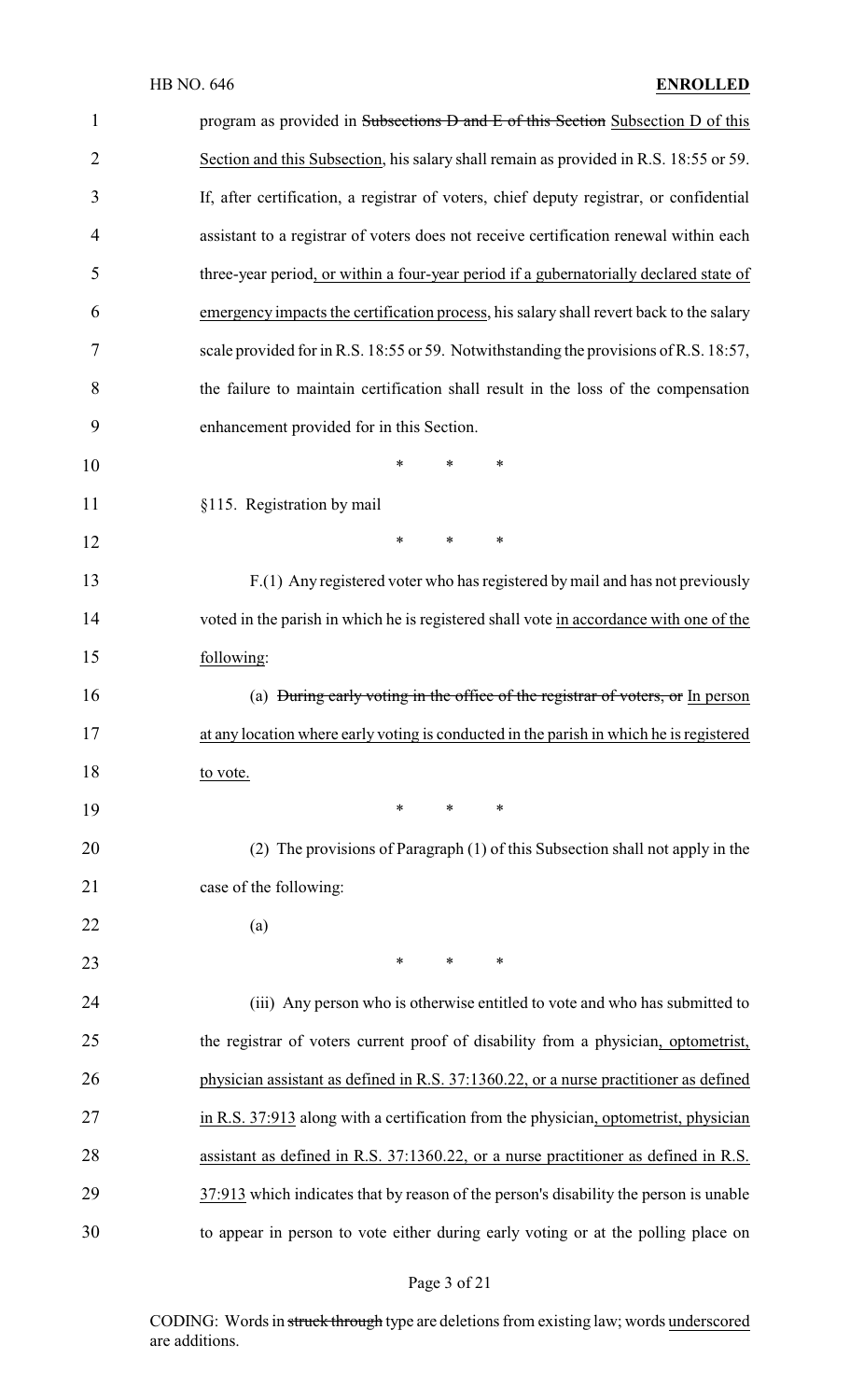## HB NO. 646 **ENROLLED**

| $\mathbf{1}$   | election day, and if the person submitted the proof of disability to registrar by mail,     |
|----------------|---------------------------------------------------------------------------------------------|
| $\overline{2}$ | who included in his submission to the registrar a copy of his Louisiana driver's            |
| 3              | license, his Louisiana special identification card issued pursuant to R.S. 40:1321, or      |
| 4              | other generally recognized picture identification card that contains the name and           |
| 5              | signature of the person, or a form on which the person has listed the names and             |
| 6              | addresses of at least two persons residing in his precinct who could make oath, if          |
| 7              | required, to the effect that the person is physically disabled.                             |
| 8              | $\ast$<br>$\ast$<br>$\ast$                                                                  |
| 9              | §154. Records open to inspection; copying; exceptions                                       |
| 10             | *<br>*<br>*                                                                                 |
| 11             | (C)                                                                                         |
| 12             | $\ast$<br>$\ast$<br>∗                                                                       |
| 13             | (2)                                                                                         |
| 14             | $\ast$<br>∗<br>$\ast$                                                                       |
| 15             | (c) Notwithstanding the provisions of Paragraph (1) of this Subsection, the                 |
| 16             | Department of State or registrar of voters may shall transmit the email address, if         |
| 17             | available, of a candidate to the Supervisory Committee on Campaign Finance                  |
| 18             | <b>Disclosure</b> Board of Ethics for purposes of contacting the candidate person regarding |
| 19             | campaign finance reporting matters relating to laws within the jurisdiction of the          |
| 20             | board. The supervisory committee Board of Ethics shall not disclose information             |
| 21             | transmitted to it pursuant to this Subparagraph.                                            |
| 22             | *<br>*<br>$\ast$                                                                            |
| 23             | (f) Notwithstanding the provisions of Paragraph (1) of this Subsection, the                 |
| 24             | Department of State or registrar of voters may transmit a registered voter's full date      |
| 25             | of birth and mother's maiden name to the Louisiana Department of Health to amend            |
| 26             | the voter's birth certificate. The Louisiana Department of Health shall not disclose        |
| 27             | information transmitted to it pursuant to this Subparagraph.                                |
| 28             | D.(1) Notwithstanding the provisions of this Section, the registrar shall not               |
| 29             | disclose the name and address of a law enforcement officer, other than on a general         |
| 30             | list, if he has received certification from the law enforcement agency employing the        |
|                |                                                                                             |

Page 4 of 21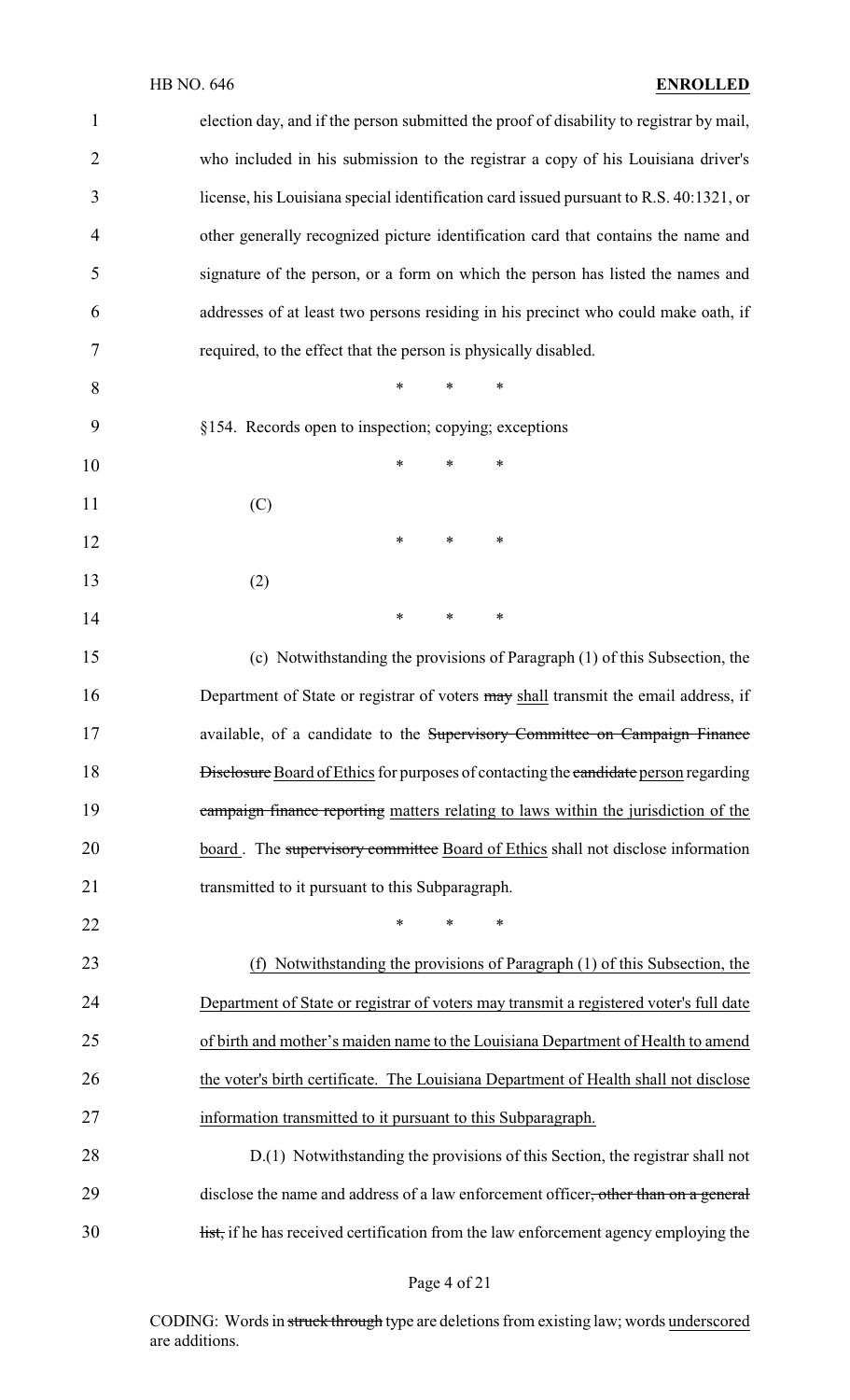| $\mathbf{1}$   | officer that the officer is engaging in hazardous activities to the extent that it is |
|----------------|---------------------------------------------------------------------------------------|
| $\overline{2}$ | necessary for his name and address to be kept confidential.                           |
| 3              | (2) Notwithstanding the provisions of this Section, the Department of State           |
| 4              | shall not disclose the name and address of a law enforcement officer, other than on   |
| 5              | a general list, if the secretary of state has received certification from the law     |
| 6              | enforcement agency employing the officer that the officer is engaging in hazardous    |
| 7              | activities to the extent that it is necessary for his name and address to be kept     |
| 8              | confidential.                                                                         |
| 9              | $\ast$<br>$\ast$<br>$\ast$                                                            |
| 10             | Commissioners and alternate commissioners; selection; commission;<br>§434.            |
| 11             | disqualification; replacement                                                         |
| 12             | $\ast$<br>*<br>∗                                                                      |
| 13             | D. Replacement of a commissioner.                                                     |
| 14             | *<br>*<br>∗                                                                           |
| 15             | (2) If a commissioner fails to appear at the polling place at least thirty            |
| 16             | minutes before the time when the polls are to open on election day, or if a           |
| 17             | commissioner is selected as commissioner-in-charge, the commissioner-in-charge        |
| 18             | shall select an alternate commissioner to serve in place of the absent commissioner.  |
| 19             | An alternate commissioner who replaces an absent commissioner in a primary            |
| 20             | election shall replace the absent commissioner in the general election. If there are  |
| 21             | no alternate commissioners or an insufficient number of alternate commissioners       |
| 22             | available, the commissioner-in-charge shall select a person to serve as commissioner  |
| 23             | from the list containing the names of those who have received certificates of         |
| 24             | instruction that was furnished him by the parish board of election supervisors        |
| 25             | pursuant to R.S. $18:431(A)(5)$ R.S. $18:431(B)(4)$ . If no person on that list is    |
| 26             | available to serve as commissioner, the commissioner-in-charge shall select any       |
| 27             | person present at the polls who possesses the qualifications of a commissioner as set |
| 28             | forth in R.S. $18:425(B)$ . If there is no such qualified person available, the       |
| 29             | commissioner-in-charge shall select a watcher.                                        |
| 30             | ∗<br>∗<br>∗                                                                           |

# Page 5 of 21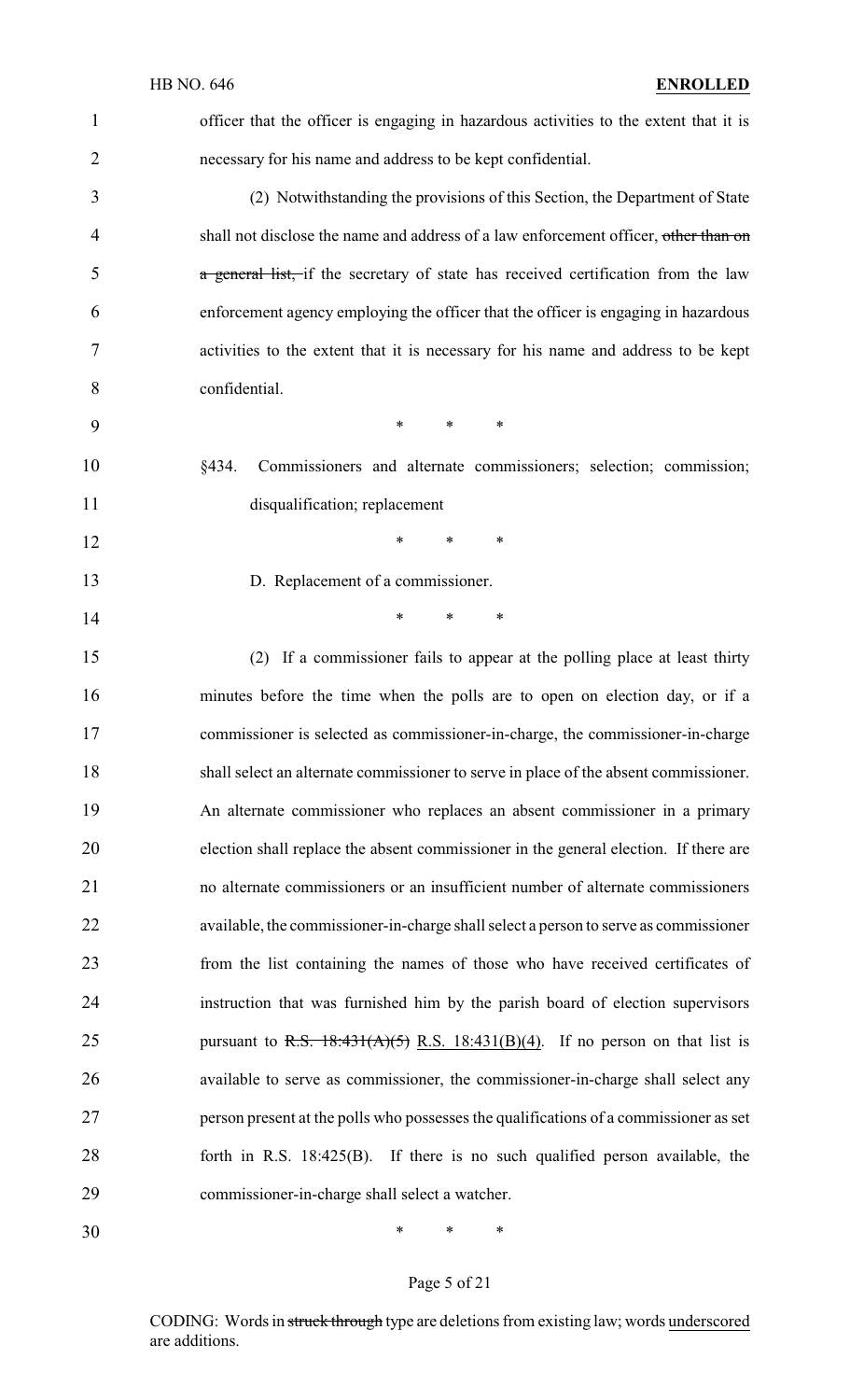| $\mathbf{1}$   | §435. Watchers; appointment and commission                                               |
|----------------|------------------------------------------------------------------------------------------|
| 2              | ∗<br>*<br>∗                                                                              |
| 3              | B(1)                                                                                     |
| $\overline{4}$ | $\ast$<br>$\ast$<br>∗                                                                    |
| 5              | (b) A list of watchers submitted by a candidate for the primary election may             |
| 6              | be used for the general election only if the candidate notifies the clerk of court in    |
| 7              | writing by 4:30 p.m. on the tenth business day before the general election that he       |
| 8              | wants to use the same list of watchers.                                                  |
| 9              | $\ast$<br>$\ast$<br>$\ast$                                                               |
| 10             | §602. Vacancies in certain local and municipal offices; exceptions                       |
| 11             | $\ast$<br>$\ast$<br>$\ast$                                                               |
| 12             | Ε.                                                                                       |
| 13             | $\ast$<br>*<br>∗                                                                         |
| 14             | (2)                                                                                      |
| 15             | $\ast$<br>*<br>∗                                                                         |
| 16             | (b) Immediately thereafter the governing authority, or the school board, or,             |
| 17             | the governor, as the case may be, if the governor issued the proclamation, the           |
| 18             | secretary of state shall publish the proclamation in the official journal of each parish |
| 19             | in which the election is to be held.                                                     |
| 20             | $*$ $*$<br>$\ast$<br>∗                                                                   |
| 21             | §604. Marshal of city or municipal court; temporary absence; vacancy                     |
| 22             | $\ast$<br>∗<br>∗                                                                         |
| 23             | (B)                                                                                      |
| 24             | $\ast$<br>$\ast$<br>$\ast$                                                               |
| 25             | (2)                                                                                      |
| 26             | $\ast$<br>$\ast$<br>$\ast$                                                               |
| 27             | (b) The appropriate governing authority or the governor, as the case may be,             |
| 28             | if the governor issued the proclamation, the secretary of state shall publish the        |
| 29             | proclamation in the official journal of the parish in which the election is to be held   |

# Page 6 of 21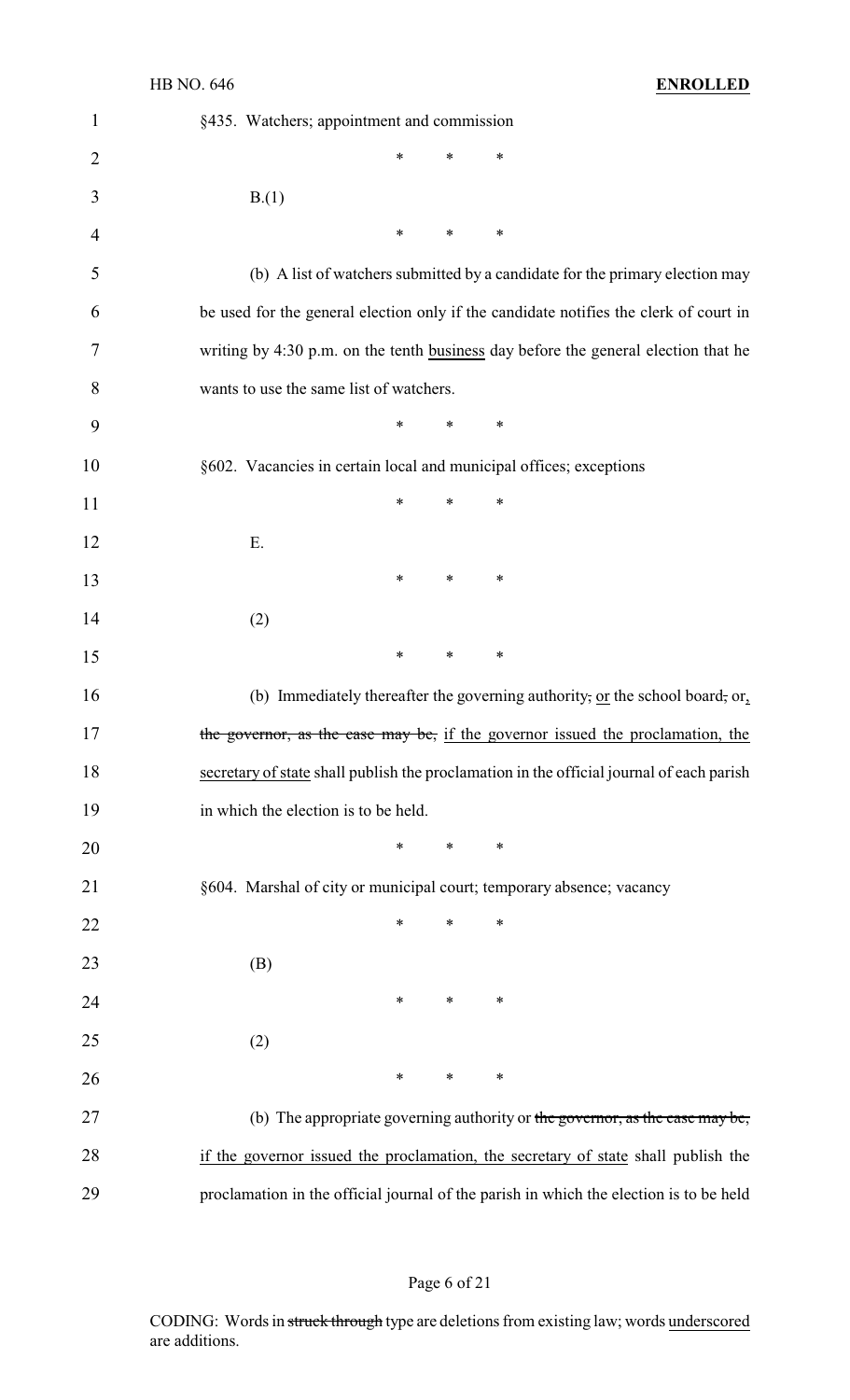| $\mathbf{1}$   | and also shall immediately send a copy of the proclamation by certified or registered          |
|----------------|------------------------------------------------------------------------------------------------|
| $\overline{2}$ | mail to the clerk of the district court for the parish in which the vacancy occurred.          |
| 3              | $\ast$<br>$\ast$<br>$\ast$                                                                     |
| $\overline{4}$ | §621. Vacancy in office of judge                                                               |
| 5              | *<br>$\ast$<br>∗                                                                               |
| 6              | B. Immediately after issuance of the proclamation, the governor secretary                      |
| 7              | of state shall publish the proclamation in the official journal of each parish in which        |
| 8              | the election is to be held. Within twenty-four hours after its issuance, the governor          |
| 9              | shall send a copy of the proclamation to the secretary of state. Within twenty-four            |
| 10             | hours after he receives the copy, the secretary of state shall notify all election             |
| 11             | officials having any duty to perform in connection with a special election to fill such        |
| 12             | vacancy, including the parish boards of election supervisors for the parish or parishes        |
| 13             | in which the vacancy occurred.                                                                 |
| 14             | $\ast$<br>$\ast$<br>∗                                                                          |
| 15             | §1278. Vacancies; United States senator                                                        |
| 16             | $\ast$<br>$\ast$<br>$\ast$                                                                     |
| 17             | B. If a vacancy occurs in the office of United States senator and the                          |
| 18             | unexpired term is more than one year, an appointment to fill the vacancy shall be              |
| 19             | temporary. Any senator so appointed shall serve until his successor is elected at a            |
| 20             | special election and takes office. Within ten days after receiving official notice of          |
| 21             | the vacancy, the governor shall issue a proclamation for special election to fill the          |
| 22             | vacancy for the unexpired term. The date of the special election shall be established          |
| 23             | by the governor in accordance with the provisions of R.S. 18:402(E). The dates of              |
| 24             | the qualifying period shall be established by the governor in accordance with R.S.             |
| 25             | 18:467, 467.1, and 468. <del>Immediately after issuance of the proclamation, which shall</del> |
| 26             | include the dates of the primary and general elections and the dates of the qualifying         |
| 27             | period, the governor shall publish the proclamation in the official journal of each            |
| 28             | parish in which the election is to be held. Within twenty-four hours after its                 |
| 29             | issuance, the governor shall send a copy of the proclamation to the secretary of state.        |
| 30             | Within twenty-four hours after he receives the copy, the secretary of state shall              |

Page 7 of 21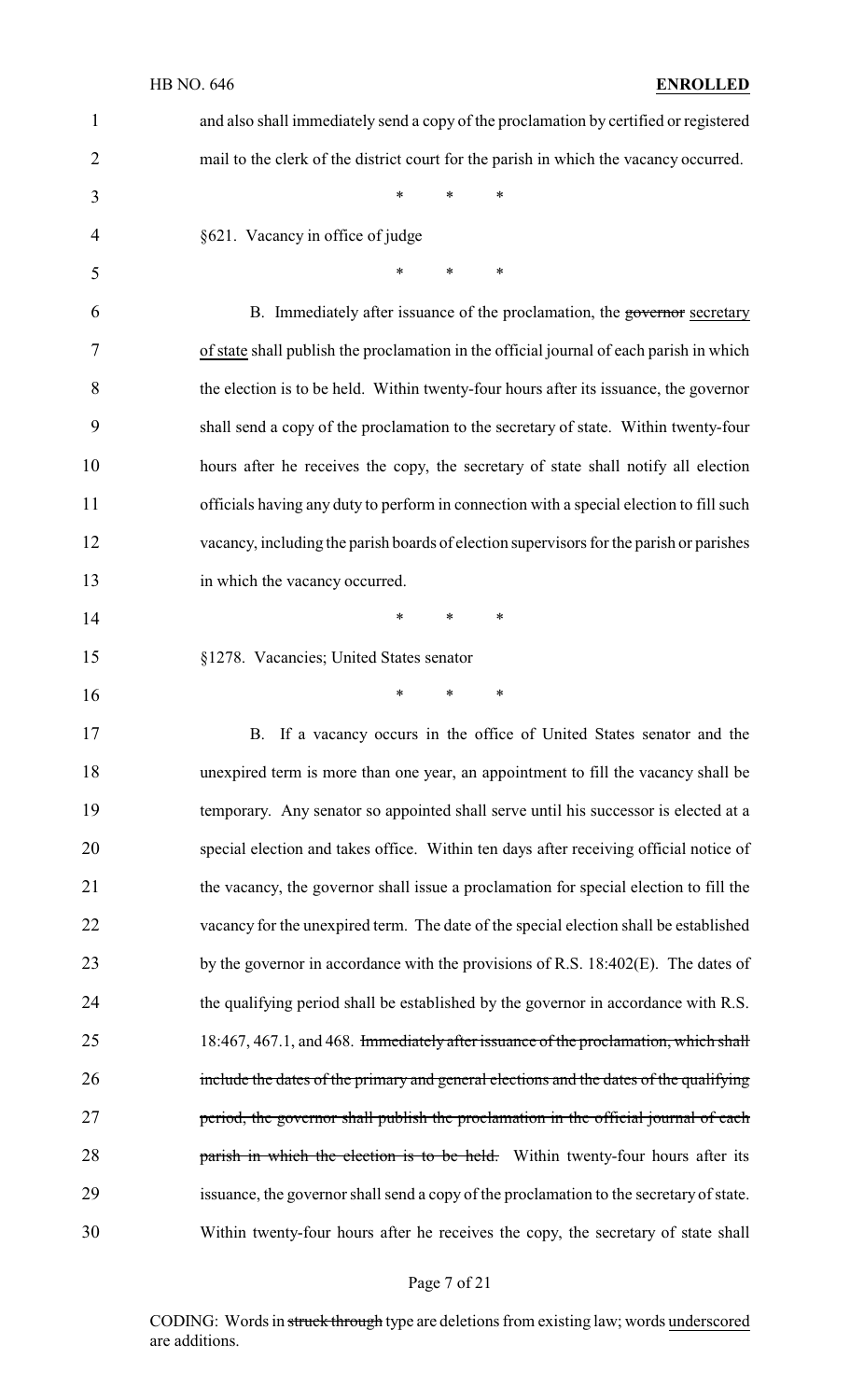| $\mathbf{1}$   | notify all election officials having any duty to perform in connection with a special       |
|----------------|---------------------------------------------------------------------------------------------|
| $\overline{2}$ | election to fill such vacancy, including the parish boards of election supervisors for      |
| 3              | the parish or parishes in which the vacancy occurred. Immediately thereafter the            |
| 4              | secretary of state shall publish the proclamation in the official journal of each parish    |
| 5              | in which the election is to be held. The election shall be conducted and the returns        |
| 6              | shall be certified as in regular elections for United States senator.                       |
| 7              | $\ast$<br>$\ast$<br>*                                                                       |
| 8              | §1279. Vacancies; representatives in congress                                               |
| 9              | When a vacancy occurs in the office of representative in congress, the                      |
| 10             | governor shall determine the dates on which the special elections shall be held and         |
| 11             | the dates of the qualifying period and shall issue a proclamation ordering a special        |
| 12             | election and specifying the dates on which the primary and general elections will be        |
| 13             | held and the dates of the qualifying period for the election. Immediately thereafter        |
| 14             | he shall publish the proclamation in the official journal of each parish in which the       |
| 15             | election is to be held. Within twenty-four hours after issuing the proclamation, the        |
| 16             | governor shall send a copy of the proclamation to the secretary of state, who shall         |
| 17             | within twenty-four hours of receipt of the information notify all election officials        |
| 18             | having any duty to perform in connection with a special election to fill such vacancy,      |
| 19             | including the parish boards of election supervisors for the parish or parishes in which     |
| 20             | the vacancy occurred. Immediately thereafter the secretary of state shall publish the       |
| 21             | proclamation in the official journal of each parish in which the election is to be held.    |
| 22             | The election shall be conducted in the same manner and at the same places and the           |
| 23             | returns shall be certified as in regular congressional elections. If at a primary or        |
| 24             | general election in a congressional district one representative in congress is to be        |
| 25             | elected for a full term and another to fill a vacancy, the ballots containing the names     |
| 26             | of the candidates shall, as a part of the title of the office, designate the term for which |
| 27             | the candidates are respectively nominated.                                                  |
|                |                                                                                             |

**\*** \* \* \*

# Page 8 of 21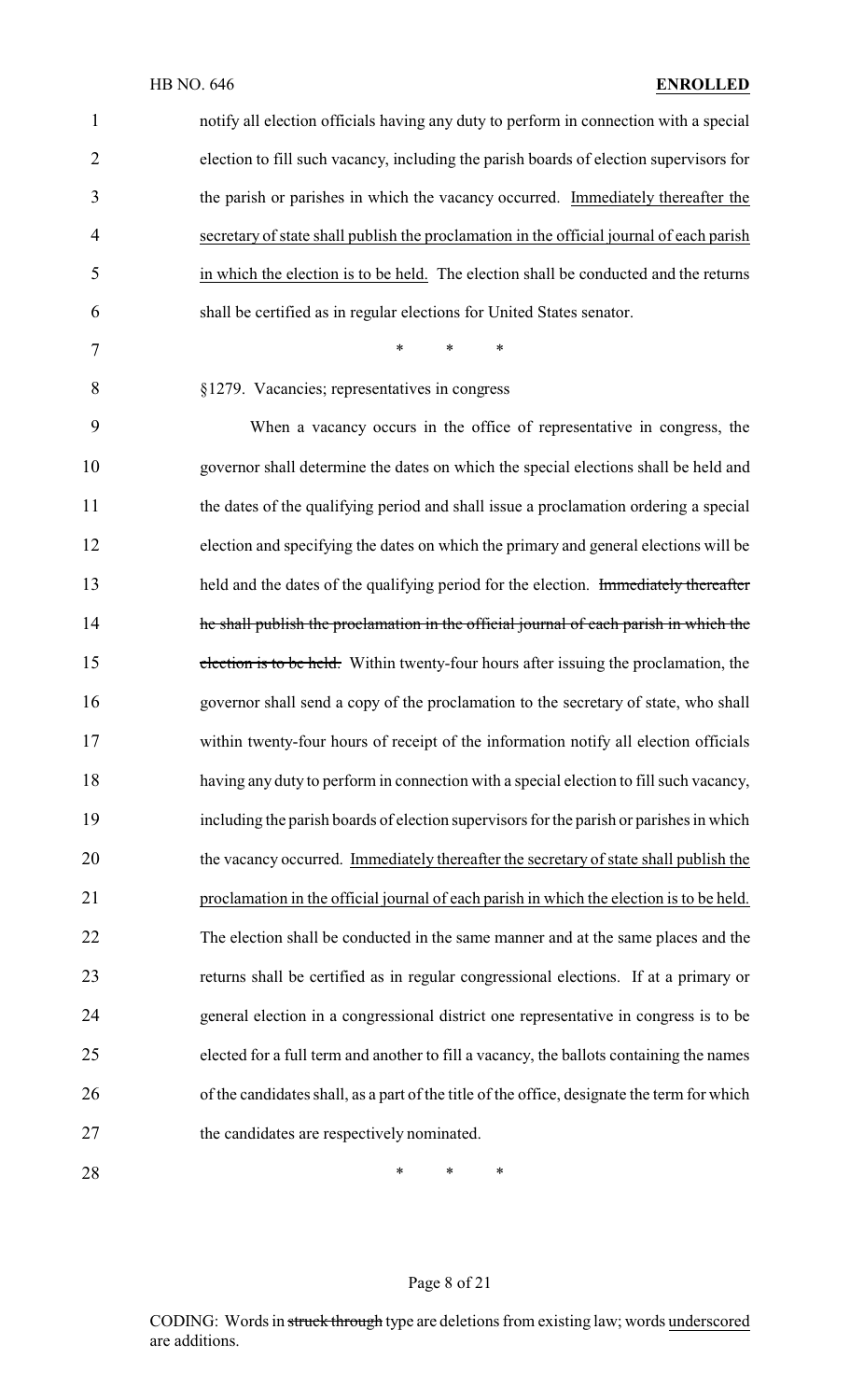§1300.2. Petition for recall election; campaign finance disclosure

2 \* \* \* \*

 C.(1) Prior to the entering of any signatures on a petition, the chairman designated to represent the petitioners shall file with the secretary of state a copy of the recall petition which will be used and copies of a picture identification that contain the name and signature of the chairman and vice chairman, respectively, or copies of current utility bills, bank statements, government checks, paychecks, or other government documents that show the name and address of the chairman and vice chairman, respectively. Upon receipt of the recall petition, the secretary of state shall endorse thereon the fact and the date of filing. A copy shall be transmitted by the secretary of state to the registrar of voters for each parish in which the recall election is to be held. The chairman shall list on the petition every parish that is wholly or partially within the voting area where the recall election is to be held. The petition shall be considered filed when it is received in the office of the secretary of 15 state, or at the time it is postmarked by the United States Postal Service or is receipted on a return receipt request form, if it is subsequently received in the office 17 of the secretary of state. Upon receipt of the recall petition, the secretary of state shall produce a report of the number of qualified electors in the voting area wherein the recall election is sought effective on the date of receipt of the recall petition and shall notify the registrar of voters in each parish in the voting area of the number of qualified electors of the voting area in the parish for issuance of the certification. 22 \* \* \* \* §1300.7. Governor to order election; proclamation; publication **\*** \* \* \* 25 B. Immediately after the issuance of the proclamation, the governor shall 26 publish the proclamation in the official journal of each parish in which the election 27 is to be held. Within twenty-four hours after issuing the proclamation, the governor shall send a copy of the petition and proclamation, by registered or certified mail, to the clerk of the district court for each parish in which the election is to be held. If the election is to be held in Orleans Parish, the city of New Orleans, the copy of the

#### Page 9 of 21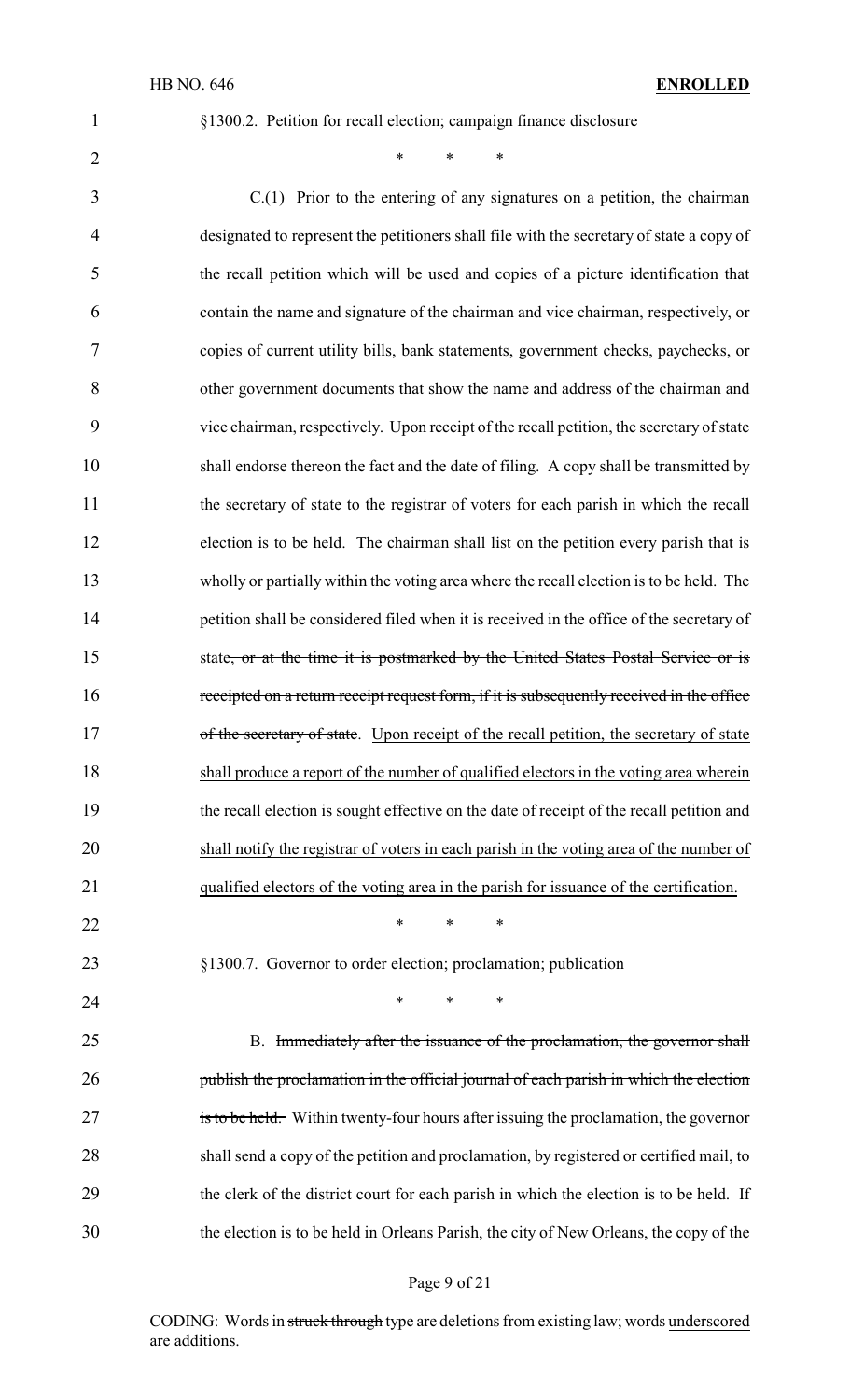| $\mathbf{1}$ | petition and proclamation shall be mailed to the clerk of the criminal district court.   |
|--------------|------------------------------------------------------------------------------------------|
| 2            | A copy of the petition and proclamation also shall be sent to the secretary of state.    |
| 3            | Within twenty-four hours after he receives the copies, the secretary of state shall      |
| 4            | notify all other election officials having any duty to perform in connection with a      |
| 5            | recall election, including the parish board of election supervisors for the parish or    |
| 6            | parishes in which the election is held. Immediately after receipt of the proclamation,   |
| 7            | the secretary of state shall publish the proclamation in the official journal of each    |
| 8            | parish in which the election is to be held.                                              |
| 9            | $\ast$<br>$\ast$<br>∗                                                                    |
| 10           | §1306. Preparation and distribution of absentee by mail and early voting ballots         |
| 11           | *<br>$\ast$<br>$\ast$                                                                    |
| 12           | B.(1) The secretary of state shall prepare absentee by mail ballot envelopes,            |
| 13           | absentee by mail instructions, certificates, and other absentee by mail balloting        |
| 14           | paraphernalia consistent with the provisions of this Chapter, subject to approval of     |
| 15           | the attorney general as to content. The specifications of the absentee by mail ballot    |
| 16           | envelopes shall be determined by the secretary of state. Notwithstanding the             |
| 17           | provisions of R.S. 18:1316 relating to distinguishing marks on absentee by mail          |
| 18           | ballots, absentee by mail voting instructions on absentee by mail ballots to be          |
| 19           | transmitted by facsimile in accordance with R.S. $18:1308(A)(1)(b)$ shall inform the     |
| 20           | voter of the types of marks which may be used on the ballot to indicate his vote.        |
| 21           | When a court of competent jurisdiction, a registrar of voters, the secretary of state,   |
| 22           | or other competent authority determines that there exists a literate linguistic minority |
| 23           | equal to more than five percent of the total population of any parish, the secretary of  |
| 24           | state, with approval of the attorney general as to content, shall prepare and furnish    |
| 25           | absentee by mail and early voting ballots, absentee by mail and early voting             |
| 26           | instructions, and certificates in the minority language in sufficient quantity to        |
| 27           | provide to each absentee by mail and early voter requesting voting material in that      |
| 28           | language.                                                                                |
| 29           | ∗<br>$\ast$<br>∗                                                                         |

Page 10 of 21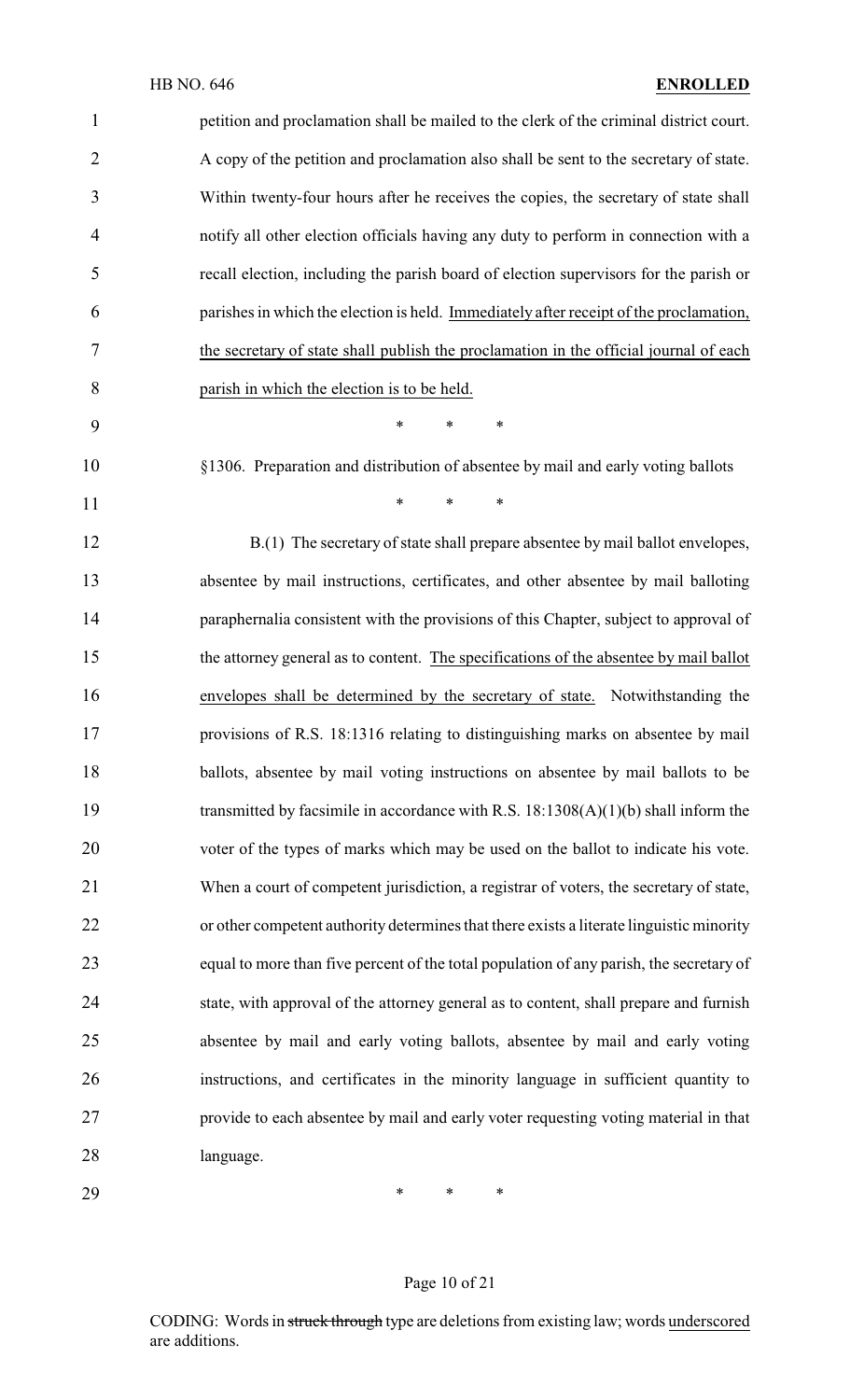| 1              | §1308. Absentee voting by mail                                                            |
|----------------|-------------------------------------------------------------------------------------------|
| $\overline{2}$ | A.                                                                                        |
| 3              | ∗<br>$\ast$<br>∗                                                                          |
| 4              | (2)                                                                                       |
| 5              | ∗<br>∗<br>∗                                                                               |
| 6              | (j)                                                                                       |
| 7              | ∗<br>∗<br>∗                                                                               |
| 8              | (ii) The secretary of state as the chief election officer of the state shall take         |
| 9              | all actions reasonably necessary to allow registered voters who are unable to vote        |
| 10             | during early voting or at the polling place on election day due to out-of-parish or out-  |
| 11             | of-state work responsibilities relating to a declared emergency to vote, whether by       |
| 12             | mail, facsimile, or other means of transmission of the ballot.                            |
| 13             | $\ast$<br>∗<br>*                                                                          |
| 14             | §1309. Early voting; verification                                                         |
| 15             | $\ast$<br>∗<br>∗                                                                          |
| 16             | J.(1) Upon approval of the secretary of state, a registrar of voters may utilize          |
| 17             | commissioners selected and trained by the registrar of voters to assist the registrar     |
| 18             | during the early voting period in the conduct of early voting by his office. A            |
| 19             | registrar of voters shall, in seeking the approval of the secretary of state, indicate to |
| 20             | the secretary the number of commissioners that is required for such assistance. A         |
| 21             | commissioner who assists the registrar in the conduct of early voting shall take an       |
| 22             | oath of office as a deputy registrar for the early voting period and shall complete an    |
| 23             | affidavit prepared by the secretary of state that contains the name, address, and last    |
| 24             | four digits of the social security number of the early voting commissioner and an         |
| 25             | acknowledgment that the law prohibits the disclosure of confidential voter                |
| 26             | information listed in the precinct register or early voting list kept by the registrar.   |
| 27             | The affidavit shall be retained in the office of the registrar of voters.<br>A            |
| 28             | commissioner who assists the registrar in the conduct of early voting shall be paid       |
| 29             | in accordance with R.S. $18:426.1(A)(3)$ and B, if applicable, for each day of such       |
| 30             | assistance.                                                                               |

# Page 11 of 21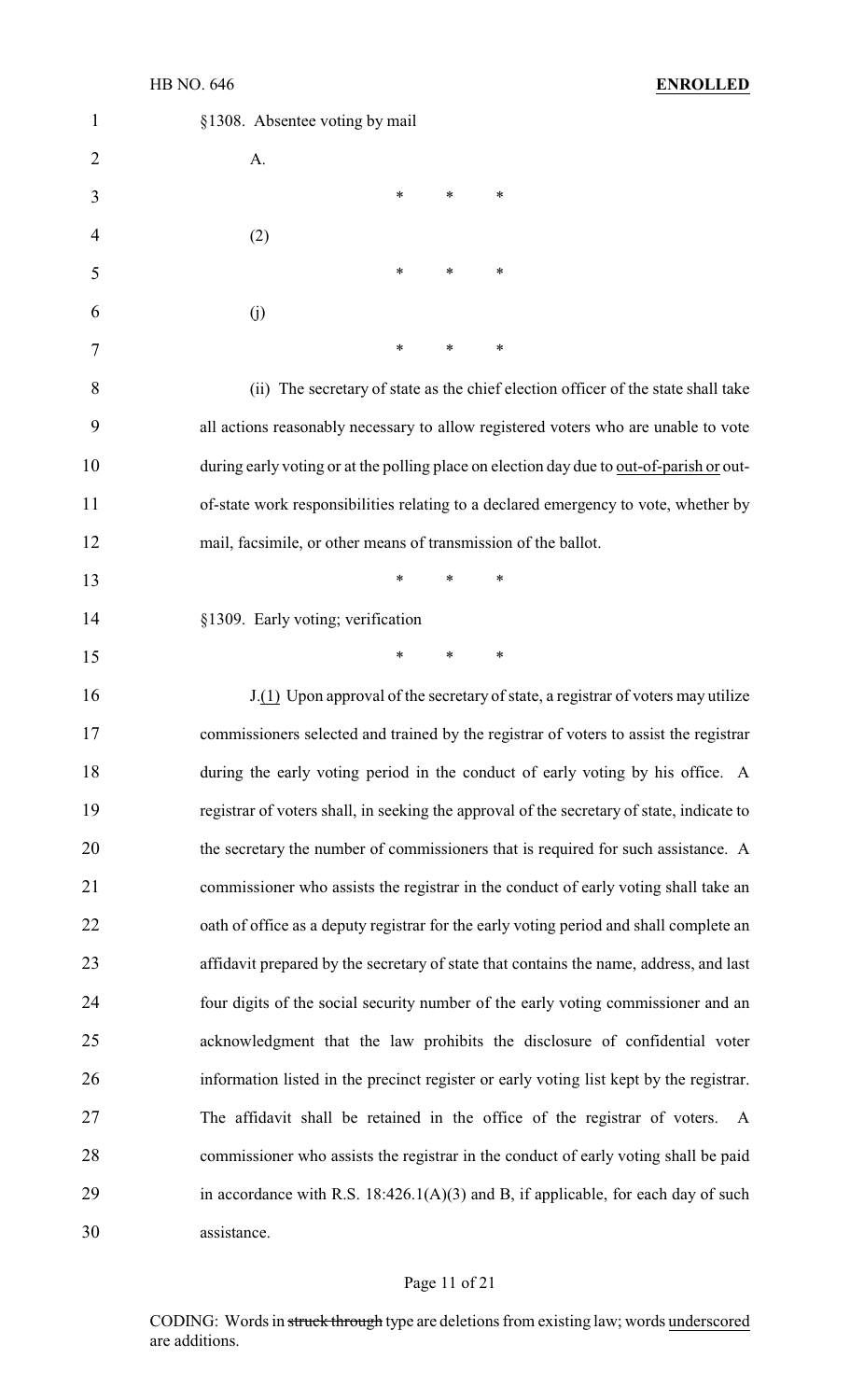## HB NO. 646 **ENROLLED**

| $\mathbf{1}$   | (2) For an election held within one year following the date of the issuance                 |
|----------------|---------------------------------------------------------------------------------------------|
| $\overline{2}$ | of a gubernatorial declaration of an emergency, if a registrar of voters determines         |
| 3              | that there is a parishwide shortage of early voting commissioners because a                 |
| 4              | significant number of early voting commissioners have been temporarily displaced            |
| 5              | due to such emergency, the registrar of voters may submit a written request to the          |
| 6              | secretary of state, on or before the fourteenth day prior to the start of early voting,     |
| 7              | for additional early voting commissioners from other parishes to assist the registrar       |
| 8              | in the conduct of early voting. A registrar of voters shall, in seeking the approval of     |
| 9              | the secretary of state, indicate to the secretary the number of early voting                |
| 10             | commissioners that is required for such assistance and an explanation of the need for       |
| 11             | additional early voting commissioners. If the secretary of state determines that there      |
| 12             | is a need for additional early voting commissioners and that the allocation of              |
| 13             | additional commissioners is feasible, the secretary of state shall approve the request      |
| 14             | and notify the registrar of voters of the parish affected by the emergency. The             |
| 15             | registrar of voters of the affected parish shall select early voting commissioners to       |
| 16             | serve in the affected parish based on availability and proximity. The registrar of          |
| 17             | voters of the affected parish shall ensure that the selected early voting commissioners     |
| 18             | have received adequate training on the voting machines that are used in the affected        |
| 19             | parish and on any procedures necessary for the conduct of the election. A                   |
| 20             | commissioner who assists the registrar of voters in the conduct of early voting shall       |
| 21             | take an oath of office as a deputy registrar of voters for the early voting period and      |
| 22             | shall complete an affidavit prepared by the secretary of state that contains the name,      |
| 23             | address, and last four digits of the social security number of the early voting             |
| 24             | commissioner and an acknowledgment that the law prohibits the disclosure of                 |
| 25             | confidential voter information listed in the precinct register or early voting list kept    |
| 26             | by the registrar. The affidavit shall be retained in the office of the registrar of voters. |
| 27             | A commissioner who assists the registrar in the conduct of early voting shall be paid       |
| 28             | in accordance with R.S. $18:426.1(A)(3)$ and (B), if applicable, for each day of such       |
| 29             | assistance. The selected early voting commissioners, upon approval by the secretary         |
| 30             | of state, shall be entitled to appropriate reimbursement for travel expenses.               |
| 31             | $\ast$<br>$\ast$<br>$\ast$                                                                  |

Page 12 of 21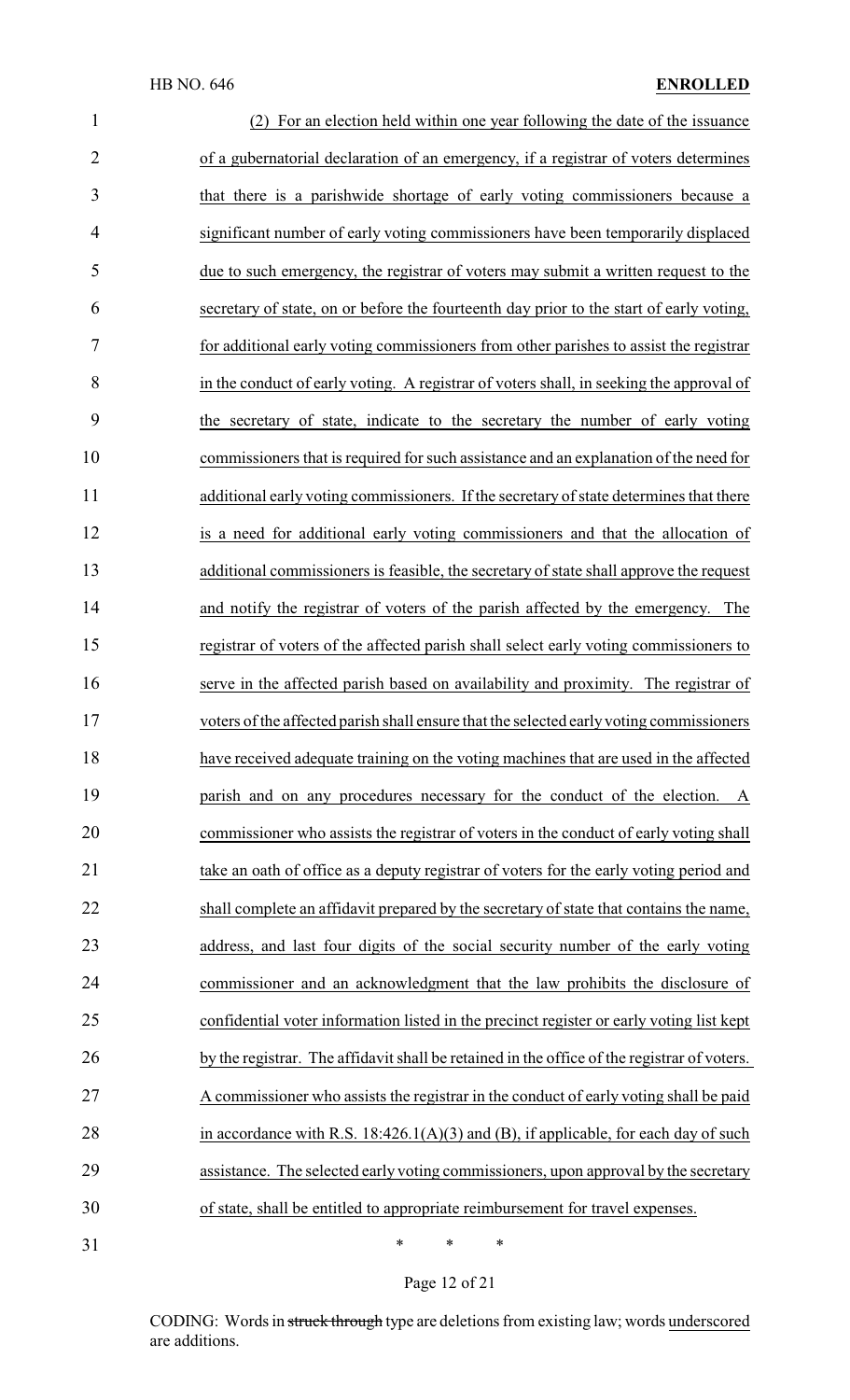| 1              | §1313. Tabulation and counting of absentee by mail and early voting ballots              |
|----------------|------------------------------------------------------------------------------------------|
| $\overline{c}$ | $\ast$<br>$\ast$<br>∗                                                                    |
| 3              | H. The procedure for counting early voting machine ballots and paper ballots             |
| $\overline{4}$ | voted during early voting shall be as follows:                                           |
| 5              | ∗<br>$\ast$<br>∗                                                                         |
| 6              | (13) The absentee by mail and early voting votes cast for a candidate and                |
| 7              | those cast for and against a proposition shall be counted and the total number of        |
| 8              | absentee by mail and early voting votes cast for a candidate and those cast for and      |
| 9              | against a proposition shall be announced in the order the offices and candidates and     |
| 10             | propositions are listed on the ballot. The members of the board shall enter shall be     |
| 11             | entered by the members of the board as the total number of votes on the final            |
| 12             | absentee by mail and early voting vote report, and the members of the board shall        |
| 13             | certify the results. A copy of the final absentee by mail and early voting vote report   |
| 14             | shall be posted by a member of the board after the polls close at the location where     |
| 15             | the tabulation and counting was conducted and the office of the registrar of voters.     |
| 16             | $\ast$<br>*<br>∗                                                                         |
| 17             | K.                                                                                       |
| 18             | $\ast$<br>∗<br>∗                                                                         |
| 19             | $(2)(a)(i)$ Notwithstanding the provisions of Paragraph (1) of this Subsection,          |
| 20             | if the number of absentee by mail and early voting ballots cast for all candidates for   |
| 21             | an office could make a difference in the outcome of the election for such office, upon   |
| 22             | the written request of a candidate for such office, the board shall recount the absentee |
| 23             | by mail ballots by hand or scanning equipment and early voting ballots                   |
| 24             | electronically, unless paper ballots were used for early voting and in such case, the    |
| 25             | ballots shall be recounted by hand for such office. The registrar shall preserve the     |
| 26             | envelope or container and its contents inviolate and, except upon the board              |
| 27             | recounting the absentee by mail ballots, shall not allow the absentee by mail and        |
| 28             | early voting ballots to be inspected by anyone until the recounting of the absentee by   |
| 29             | mail and early voting ballots by the board.                                              |

# Page 13 of 21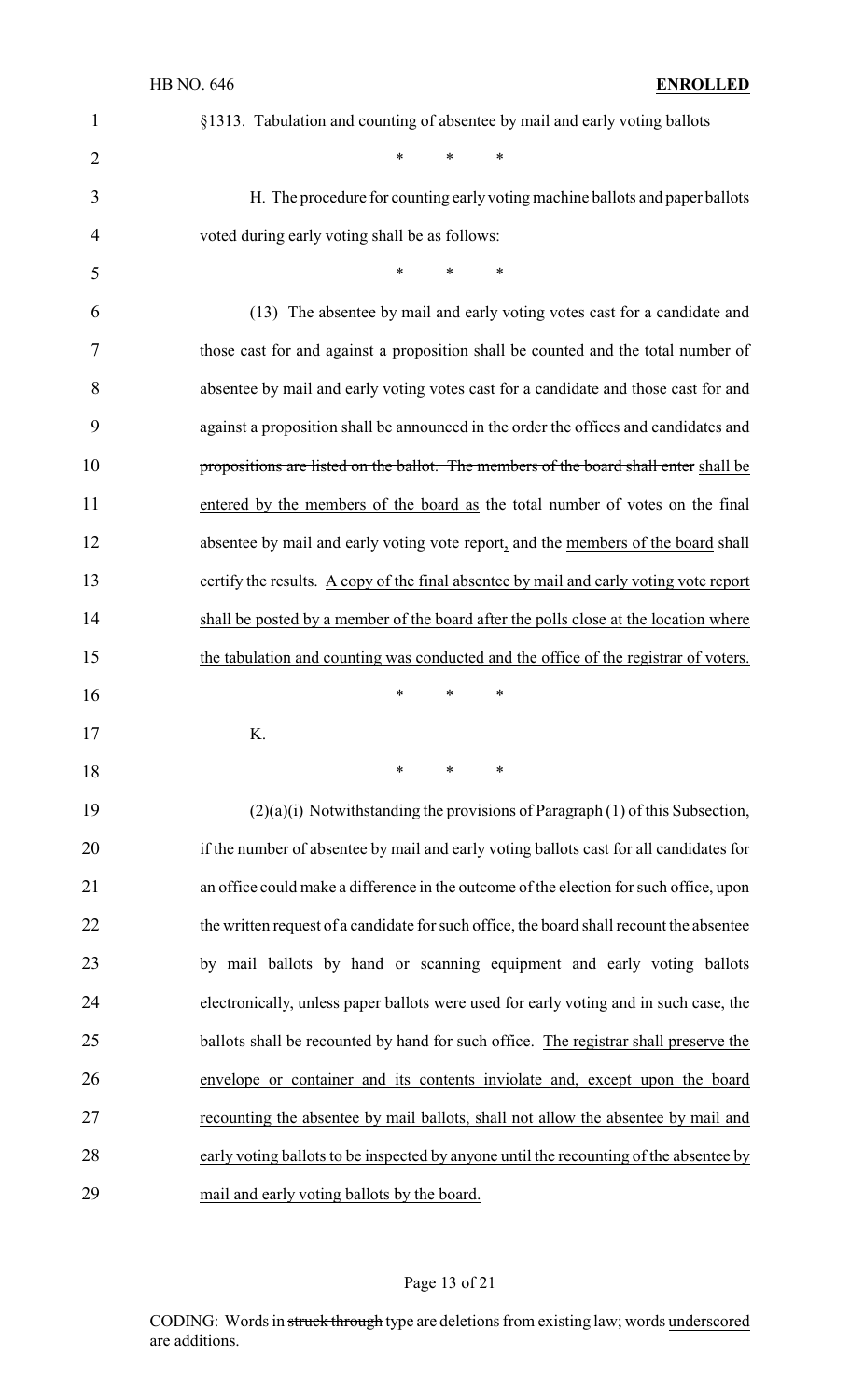| $\mathbf{1}$   | (ii) Notwithstanding the provisions of Paragraph (1) of this Subsection, if the        |
|----------------|----------------------------------------------------------------------------------------|
| $\overline{2}$ | number of absentee by mail and early voting ballots cast for and against a             |
| 3              | proposition could make a difference in the outcome of the election, upon the written   |
| 4              | request of a person who voted in the proposition election, the board shall recount the |
| 5              | absentee by mail ballots by hand or scanning equipment and early voting ballots        |
| 6              | electronically, unless paper ballots were used for early voting and in such case, the  |
| 7              | ballots shall be recounted by hand for such election. The registrar shall preserve the |
| 8              | envelope or container and its contents inviolate and, except upon the board            |
| 9              | recounting the absentee by mail ballots, shall not allow the absentee by mail and      |
| 10             | early voting ballots to be inspected by anyone until the recounting of the absentee by |
| 11             | mail and early voting ballots by the board.                                            |
| 12             | $\ast$<br>*<br>∗                                                                       |
| 13             | §1313.1. Preparation, verification, tabulation, and counting of absentee by mail and   |
| 14             | early voting ballots                                                                   |
| 15             | $\ast$<br>$\ast$<br>$\ast$                                                             |
| 16             | I. The procedure for counting early voting machine ballots on election day             |
| 17             | shall be as follows:                                                                   |
| 18             | $\ast$<br>∗<br>∗                                                                       |
| 19             | (5) The absentee by mail and early voting votes cast for a candidate and               |
| 20             | those cast for and against a proposition shall be counted and the total number of      |
| 21             | absentee by mail and early voting votes cast for a candidate and those cast for and    |
| 22             | against a proposition shall be announced in the order the offices and candidates and   |
| 23             | propositions are listed on the ballot. The members of the board shall enter shall be   |
| 24             | entered by the members of the board as the total number of votes on the final          |
| 25             | absentee by mail and early voting vote report, and the members of the board shall      |
| 26             | certify the results. A copy of the final absentee by mail and early voting vote report |
| 27             | shall be posted by a member of the board after the polls close at the location where   |
| 28             | the tabulation and counting was conducted and the office of the registrar of voters.   |
| 29             | ∗<br>$\ast$<br>∗                                                                       |

# Page 14 of 21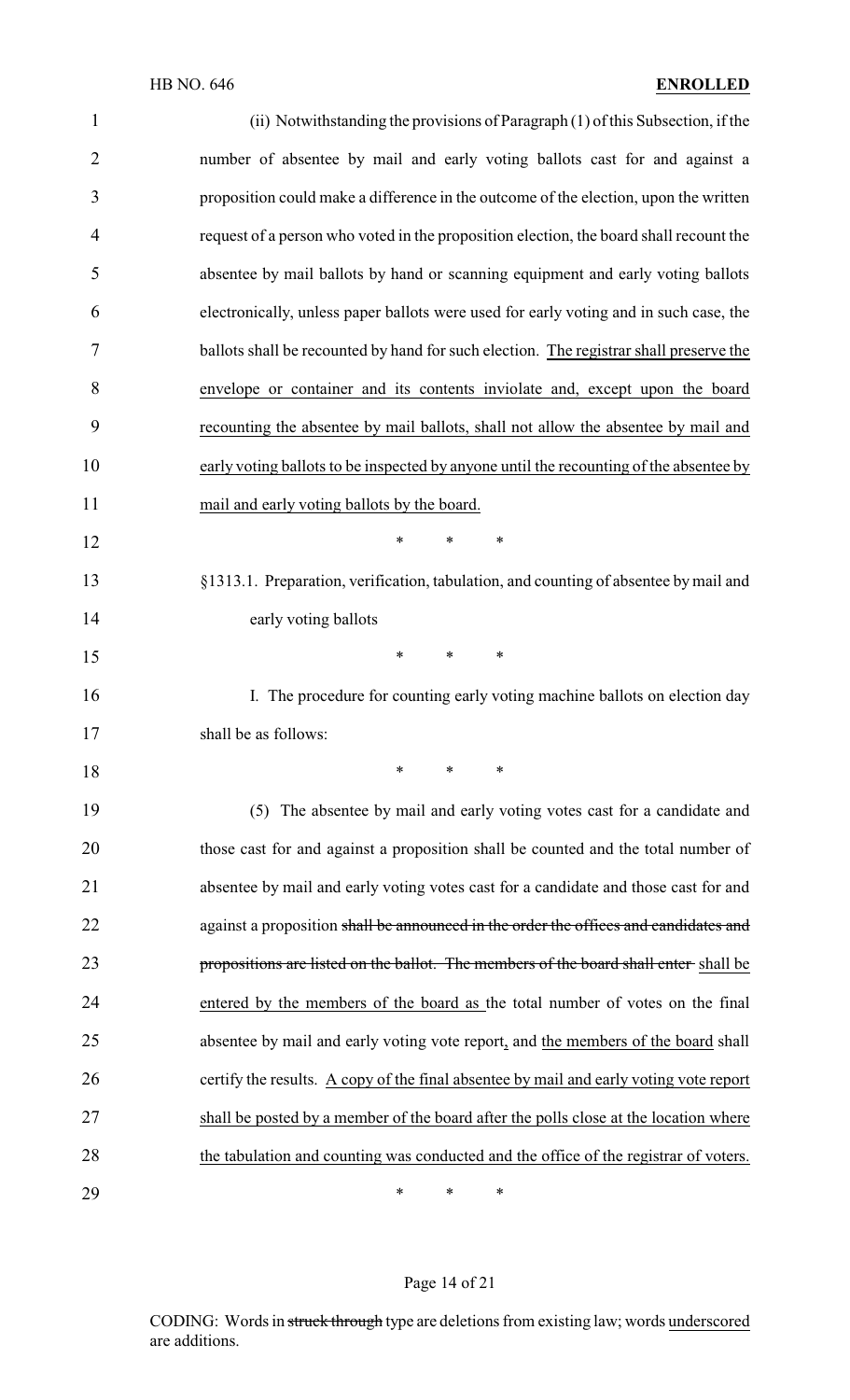## HB NO. 646 **ENROLLED**

L.

2 \* \* \* \* (2)(a)(i) Notwithstanding the provisions of Paragraph (1) of this Subsection, if the number of absentee by mail and early voting ballots cast for all candidates for an office could make a difference in the outcome of the election for such office, upon the written request of a candidate for such office, the board shall recount the absentee by mail ballots by hand or scanning equipment and early voting ballots electronically, unless paper ballots were used for early voting and in such case, the ballots shall be recounted by hand for such office. The registrar shall preserve the envelope or container and its contents inviolate and, except upon the board recounting the absentee by mail ballots, shall not allow the absentee by mail and early voting ballots to be inspected by anyone until the recounting of the absentee by mail and early voting ballots by the board. (ii) Notwithstanding the provisions of Paragraph (1) of this Subsection, if the number of absentee by mail and early voting ballots cast for and against a proposition could make a difference in the outcome of the election, upon the written request of a person who voted in the proposition election, the board shall recount the absentee by mail ballots by hand or scanning equipment and early voting ballots electronically, unless paper ballots were used for early voting and in such case, the 20 ballots shall be recounted by hand for such election. The registrar shall preserve the envelope or container and its contents inviolate and, except upon the board recounting the absentee by mail ballots, shall not allow the absentee by mail and early voting ballots to be inspected by anyone until the recounting of the absentee by mail and early voting ballots by the board. 25 \* \* \* \* §1511.3. Filing of reports; forms; notice 27 \* \* \* \* E. The supervisory committee shall notify each person who has qualified for office the preceding year and whose last filed disclosure report reflects a deficit, each person who filed a supplemental report the preceding year which reflected a deficit,

#### Page 15 of 21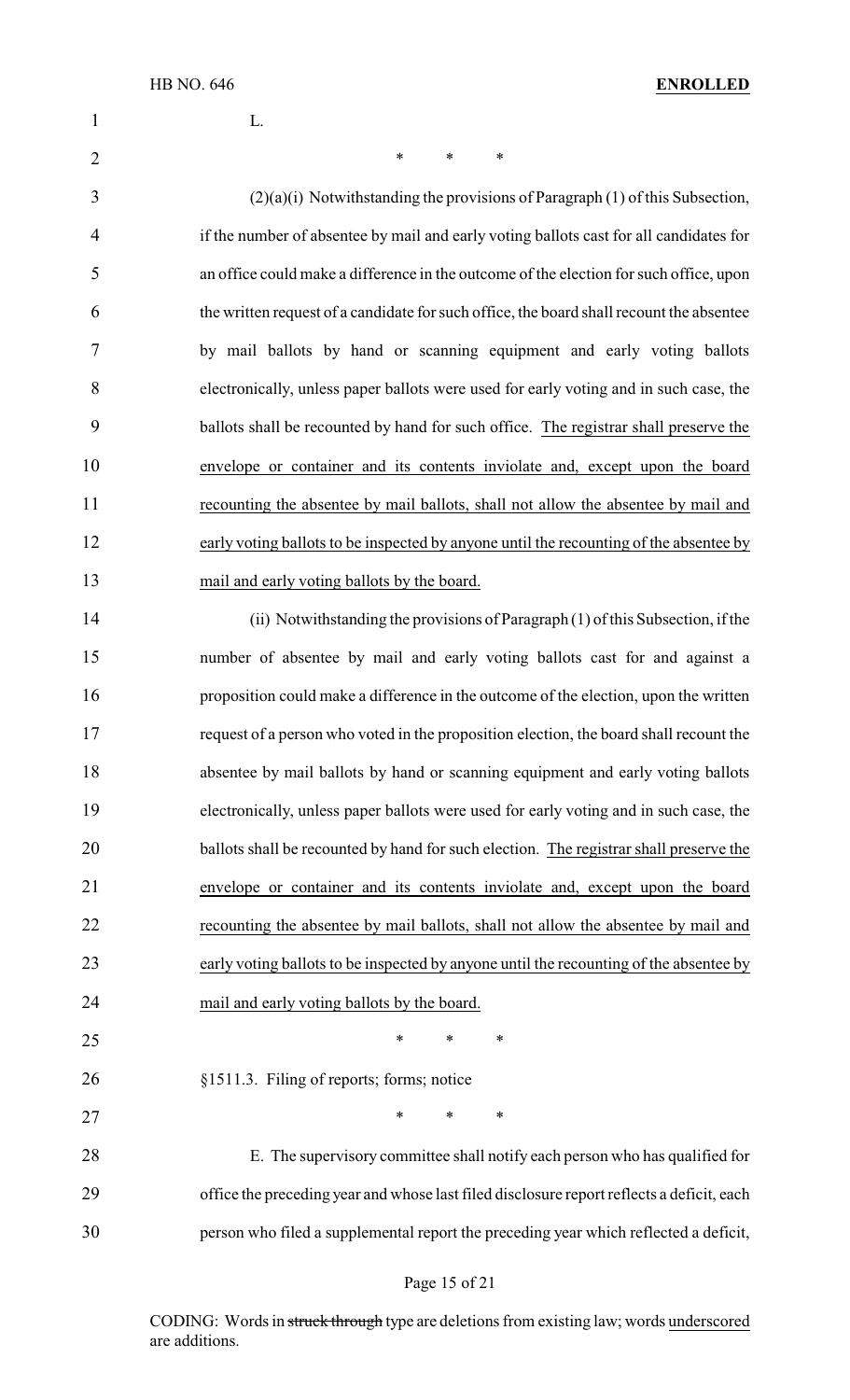| $\mathbf{1}$   | and each declared but unqualified candidate who filed a report the previous year, of     |
|----------------|------------------------------------------------------------------------------------------|
| $\overline{2}$ | the date that the annual report as provided in R.S. $18:1491.6(E)$ and $18:1495.4(E)$ is |
| 3              | due and of the information required in the report. Each notice shall be mailed or sent   |
| $\overline{4}$ | by electronic mail at least thirty days prior to the date the report is due; however,    |
| 5              | failure by the supervisory committee to notify a candidate, committee, or other          |
| 6              | person as required by this Subsection shall not bar or be a defense to any action        |
| 7              | brought against a candidate, treasurer or chairman of any committee, or other person     |
| 8              | by the supervisory committee under the provisions of this Chapter.                       |
| 9              | Section 2. R.S. 18:423(C), (E), and (H), 433(A)(1) and (5), (B)(1), and (D), and         |
| 10             | 1371 are hereby amended and reenacted to read as follows:                                |
| 11             | §423. Parish boards of election supervisors                                              |
| 12             | $\ast$<br>*<br>$\ast$                                                                    |
| 13             | C. Composition. (1) In each parish, the board of election supervisors shall              |
| 14             | be composed of the registrar of voters, the clerk of court, the chairman of the parish   |
| 15             | executive committee of each recognized political party or his designee, or an            |
| 16             | alternate designee if the designee cannot serve, who both of whom shall be a member      |
| 17             | members of the parish executive committee of the same recognized political party,        |
| 18             | and one member, or an alternate member if the member cannot serve, appointed by          |
| 19             | the governor.                                                                            |
| 20             | (2) In a parish where a parish executive committee of a recognized political             |
| 21             | party has not been formed or where there is a vacancy in the office of chairman, the     |
| 22             | chairman of the state central committee of that political party may appoint a voter      |
| 23             | and an alternate voter who is are registered in the parish as being affiliated with the  |
| 24             | political party to serve on the parish board of election supervisors.                    |
| 25             | None of the following members of the parish board of election<br>(3)                     |
| 26             | supervisors shall be an employee of the clerk of court or the registrar of voters in the |
| 27             | parish or an immediate family member of the clerk of court or his designee or the        |
| 28             | registrar of voters or his designee:                                                     |
| 29             | (a) The designee or alternate designee of the chairman of a parish executive             |
| 30             | committee.                                                                               |

# Page 16 of 21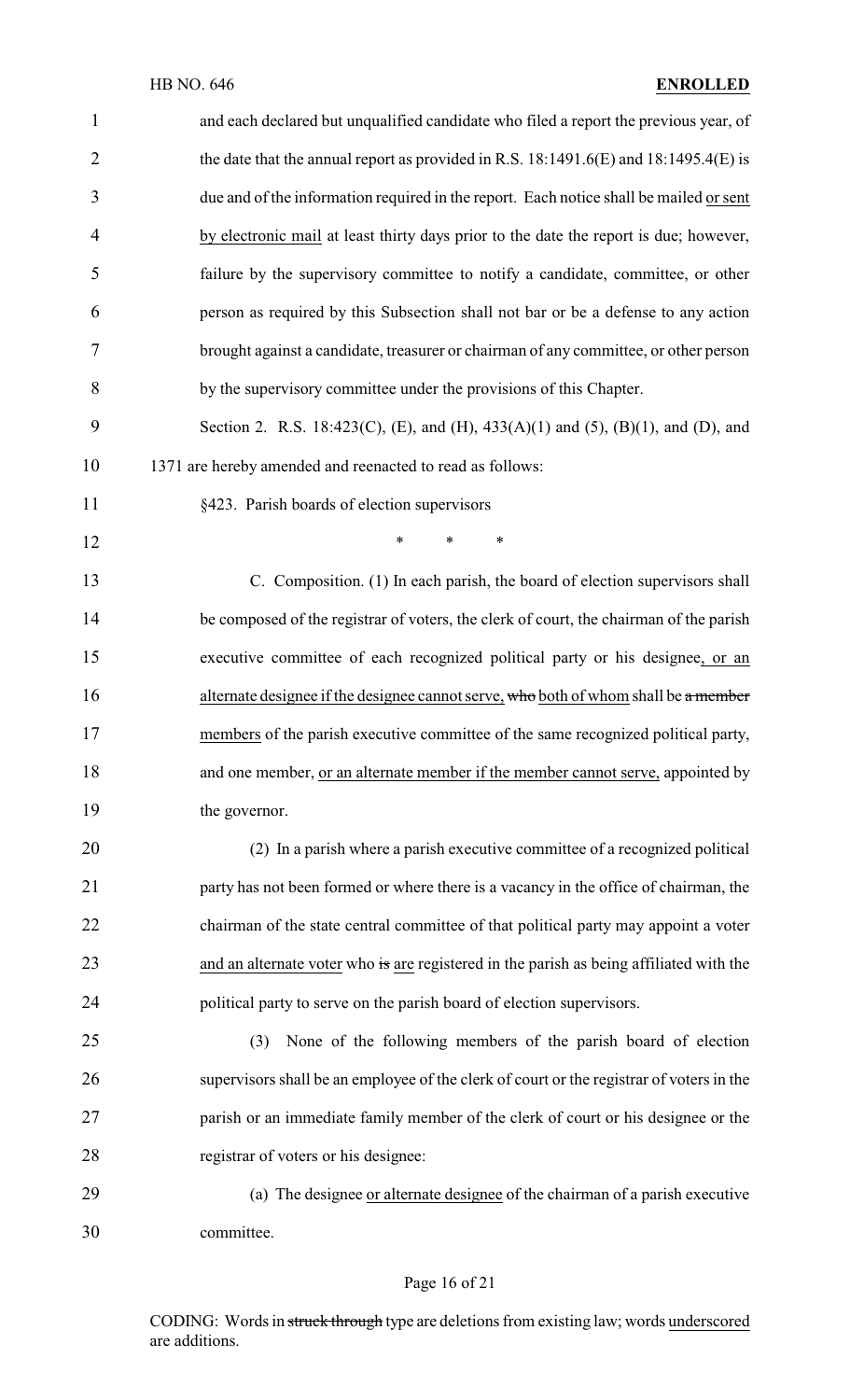4 \* \* \* \*

**\*** \* \* \*

| (b) The appointee or alternate appointee of the chairman of a state central |
|-----------------------------------------------------------------------------|
| committee.                                                                  |

(c) The appointee or alternate appointee of the governor.

 E. Compensation. Each member of the parish board of election supervisors shall receive fifty dollars for each day, not to exceed six days, actually spent in the performance of his duties in preparing for and supervising each election held in the parish, except that each member of the board may be compensated for not more than seven days for a presidential or regularly scheduled congressional primary or general election. In addition, each member of the board who is not a public official shall receive fifty dollars for each day spent in court as a subpoenaed witness in litigation concerning the performance of his duties as a member of the parish board of election supervisors in connection with an election.

 H. Designees. (1) The clerk of court and the registrar of voters may each appoint a designee to serve in his place on the parish board of election supervisors when he is absent from any meetings of the board. Any designee of the registrar of voters shall be a sworn deputy registrar. For each day of such service the designee of the clerk of court or the registrar of voters shall be paid the same compensation as a member, and the designating member shall not be compensated for that day. Any compensation paid to the designee shall be counted against the designating 22 member's compensation, which shall not exceed six days the number of days as provided in Subsection E of this Section.

 (2) For each day of service the designee or alternate designee of the chairman of the parish executive committee, the designee or alternate designee of the chairman of the state central committee, and the member or alternate member of the governor shall be paid the same compensation as a member or appointee, and the designating member or appointee shall not be compensated for that day. Any compensation paid to the designee or alternate designee of the chairman of the parish executive committee, designee or alternate designee of the chairman of the state

#### Page 17 of 21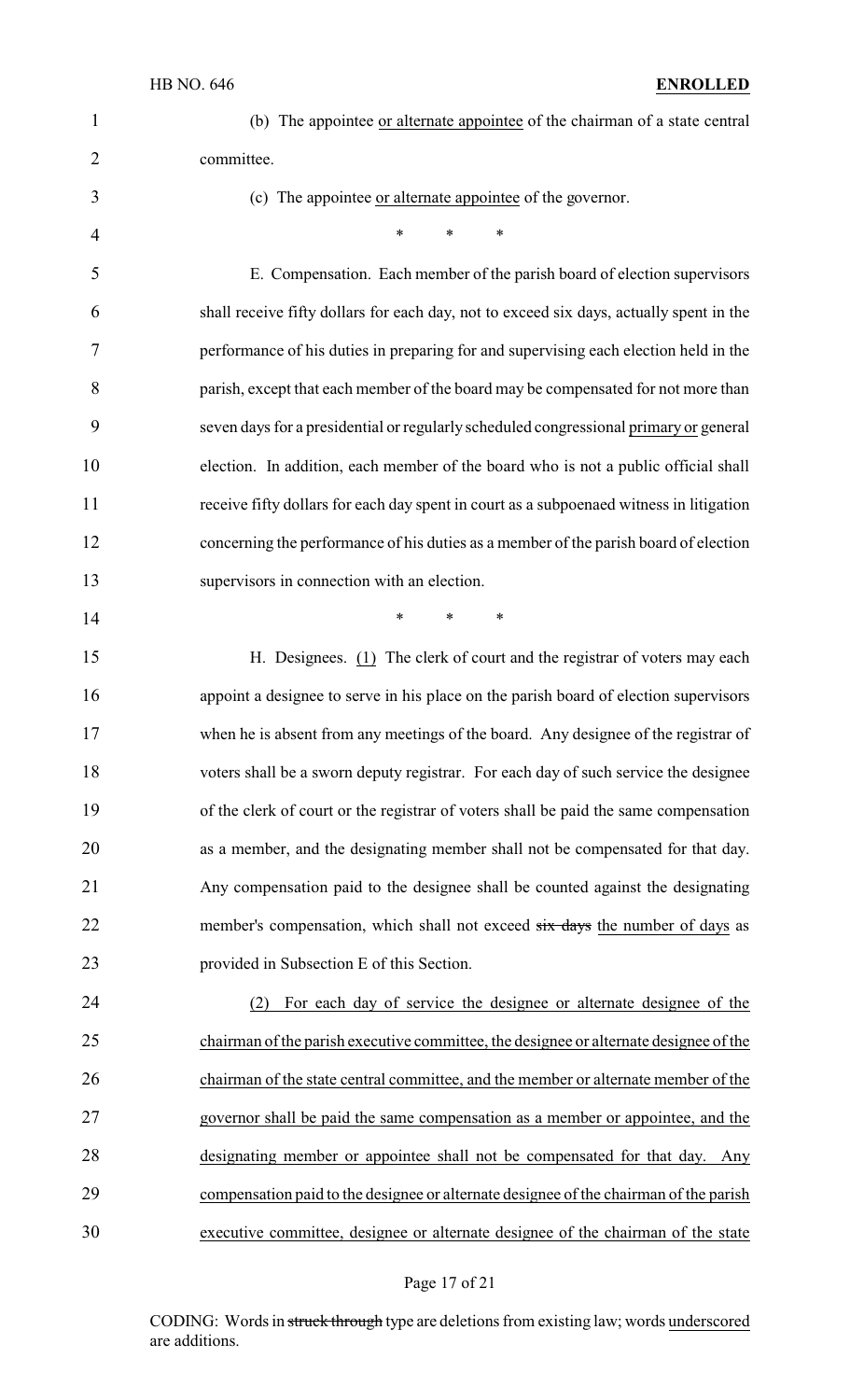|              | HB NO. 646<br><b>ENROLLED</b>                                                            |
|--------------|------------------------------------------------------------------------------------------|
| $\mathbf{1}$ | central committee, or member or alternate member appointed by the governor shall         |
| 2            | be counted against the compensation of the designating member or governor's              |
| 3            | member, which shall not exceed the number of days as provided in Subsection E of         |
| 4            | this Section.                                                                            |
| 5            | $\ast$<br>$\ast$<br>∗                                                                    |
| 6            | §433. Commissioners-in-charge; course of instruction; selection; commission;             |
| 7            | disqualification; replacement                                                            |
| 8            | A. Course of instruction. (1) The clerk of court shall conduct a course of               |
| 9            | instruction for commissioners-in-charge during the period beginning August first         |
| 10           | through the end of December of each year. However, if the governor declares a state      |
| 11           | of emergency between August first and December thirty-first of any year, the             |
| 12           | deadline to complete the course is January thirty-first of the year following the        |
| 13           | gubernatorially declared state of emergency. The course shall be open to any             |
| 14           | certified commissioner who meets the qualifications set forth in R.S. 18:424(B).         |
| 15           | *<br>∗<br>∗                                                                              |
| 16           | (5) On or before December thirty-first of each year, the deadline specified              |
| 17           | in Paragraph (1) of this Subsection but after the date of the course of instruction, the |
| 18           | clerk of court shall file with the parish board of election supervisors a certified list |
| 19           | containing the name of each person to whom he has issued a certificate, together         |
| 20           | with the social security number, the party affiliation, the mailing address, and the     |
| 21           | ward in which each such person is registered to vote. As soon as possible thereafter,    |
| 22           | the clerk of court shall enter the list in the state voter registration computer system. |
| 23           | $*$ $*$<br>$\ast$<br>$\ast$                                                              |
| 24           | B. Selection. $(1)(a)$ The parish board of election supervisors shall meet at            |
| 25           | 10:00 a.m. on by the second Friday in January of each year to select a commissioner-     |
| 26           | in-charge to serve at each precinct in the parish. The meeting shall be open to the      |
| 27           | public. The board shall have previously posted a notice on the front door of the         |
| 28           | courthouse stating the location within the courthouse where the meeting is to be held.   |
| 29           | The selection of commissioners-in-charge shall be made from the certified list           |

# Page 18 of 21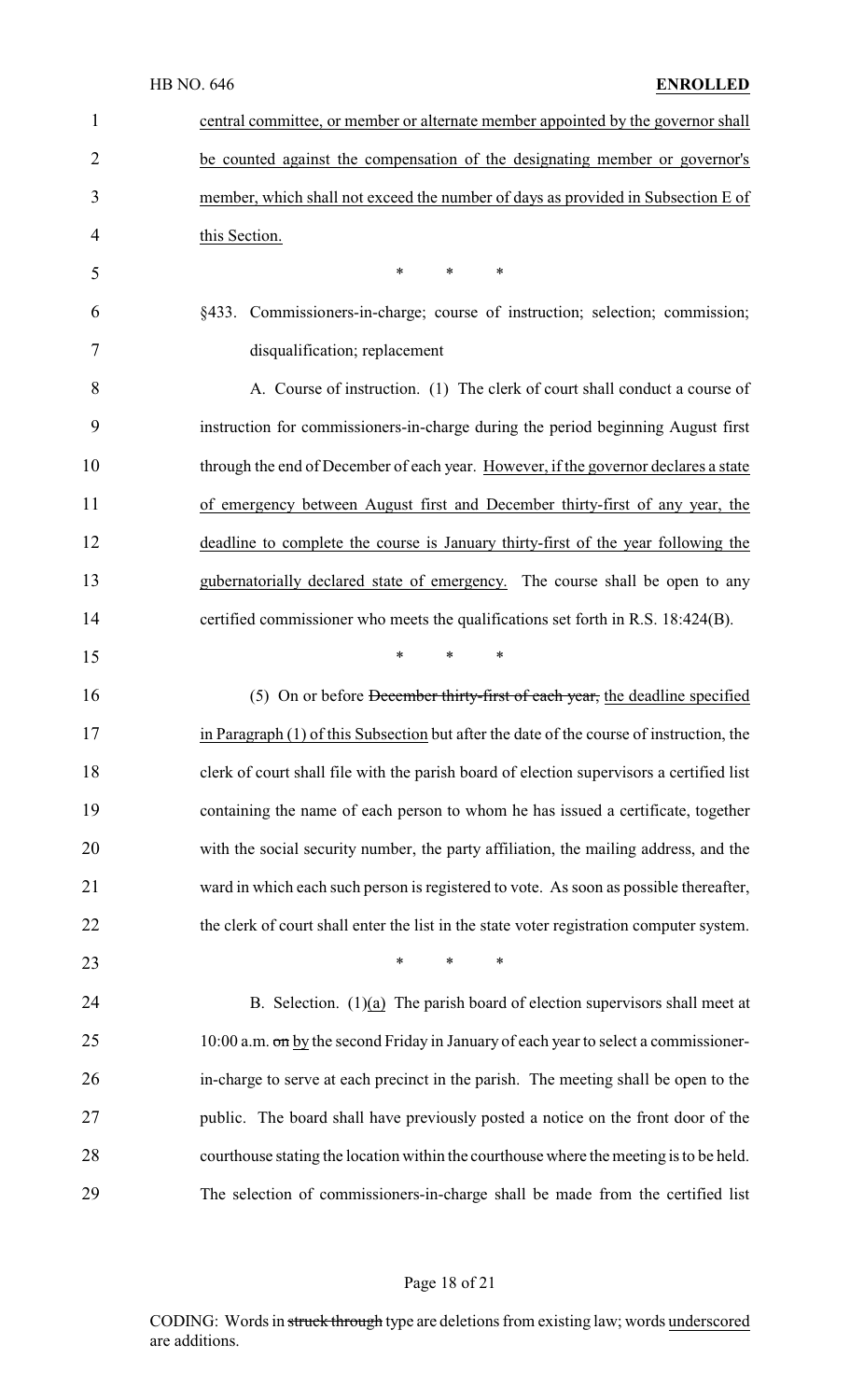| $\mathbf{1}$   | furnished by the clerk as required by Paragraph $(A)(5)$ of this Section and in the     |
|----------------|-----------------------------------------------------------------------------------------|
| $\overline{2}$ | manner hereafter set forth. provided for in this Subsection.                            |
| 3              | (b) If the course of instruction for commissioners-in-charge is delayed due             |
| 4              | to a gubernatorially declared state of emergency as provided by Paragraph $(A)(1)$ of   |
| 5              | this Section, the parish board of election supervisors shall meet at 10:00 a.m. on or   |
| 6              | before the fifth day after completion of the course of instruction.                     |
| 7              | $\ast$<br>*<br>∗                                                                        |
| 8              | D. Term of office. A commissioner-in-charge shall serve a term of office of             |
| 9              | one year, commencing on the third Monday in January of the year of selection or, if     |
| 10             | applicable, on the date of his selection during a meeting held in accordance with       |
| 11             | Subparagraph $(B)(1)(b)$ of this Section, provided that the commissioner-in-charge      |
| 12             | remains on the list of certified commissioners during his term of office.               |
| 13             | $\ast$<br>*<br>*                                                                        |
| 14             | §1371. Delivery and return of machines and supplies; contract; time of delivery         |
| 15             | $A(1)(a)$ The secretary of state shall contract for the delivery to the voting          |
| 16             | precincts of the election day machines and other election equipment and supplies for    |
| 17             | which he is responsible and for their return to the storage warehouses. The             |
| 18             | specifications for the contract shall be prepared by the secretary of state after       |
| 19             | consultation with and approval by the parish custodian of the parish in which the       |
| 20             | contract is to be performed. The contract shall be advertised and let in accordance     |
| 21             | with the Louisiana Procurement Code. The governing authority of the parish or           |
| 22             | municipality in which the voting machines are to be used may submit bids and be         |
| 23             | awarded contracts for the drayage of the voting machines.                               |
| 24             | (b) The secretary of state may contract for delivery the week prior to the              |
| 25             | beginning of early voting until no later than 11:59 p.m. on the day before early        |
| 26             | voting begins for an election, in the parishes that have three or more early voting     |
| 27             | locations, of the voting machines and other election equipment and supplies for         |
| 28             | which he is responsible and for their return to the offices of the registrars of voters |
| 29             | or the location designated by the registrar of voters within twenty-four hours of the   |
| 30             | end of early voting. The specifications for the contract shall be prepared by the       |

# Page 19 of 21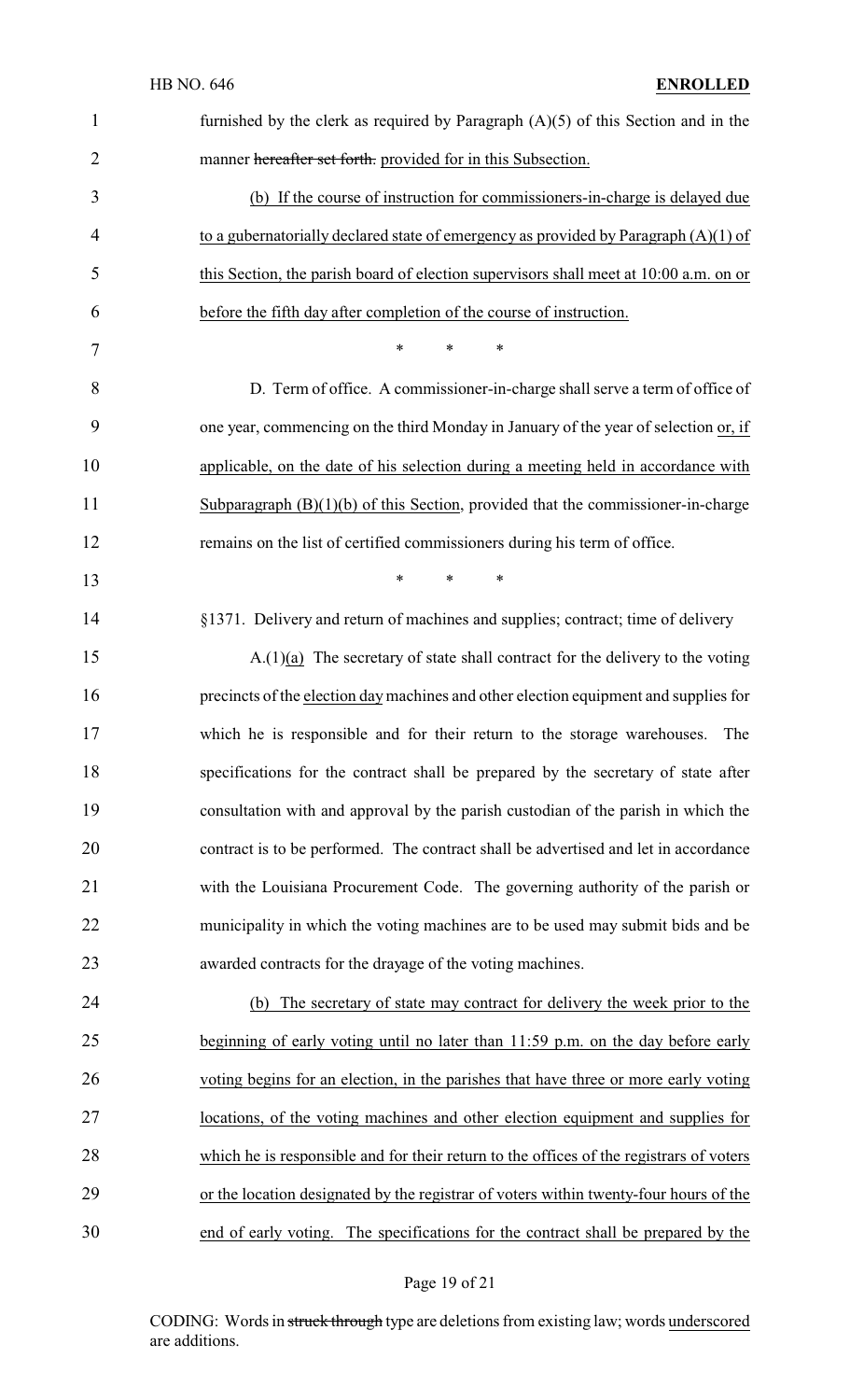| $\mathbf{1}$   | secretary of state after consultation with and approval by the registrar of voters of the |
|----------------|-------------------------------------------------------------------------------------------|
| $\overline{2}$ | parish in which the contract is to be performed. The contract shall be advertised and     |
| 3              | let in accordance with the Louisiana Procurement Code. The governing authority of         |
| 4              | the parish or municipality in which the voting machines are to be used may submit         |
| 5              | bids and be awarded contracts for the drayage of the early voting machines.               |
| 6              | (2) In addition to all other notices and advertisements for bids required, the            |
| 7              | secretary of state shall furnish notice of the invitation for bids at least thirty days   |
| 8              | prior to the opening of bids for each contract for the delivery of machines to the early  |
| 9              | voting locations or voting precincts for a parish in the following manner:                |
| 10             | (a) Publish notice of the invitation for bids in a newspaper of general                   |
| 11             | circulation printed in such parish or, if there is no newspaper printed in such parish,   |
| 12             | in a newspaper printed in the nearest parish that has a general circulation in the        |
| 13             | parish covered by the contract.                                                           |
| 14             | Send such notice to the clerk of court for such parish who shall<br>(b)                   |
| 15             | prominently post such notice in his office.                                               |
| 16             | (c) Notify the parish governing authority for such parish of the contract and             |
| 17             | that such parish governing authority is allowed to bid on such contract.                  |
| 18             | Contracts for the delivery of voting machines to the early voting<br>(3)                  |
| 19             | locations or voting precincts in a parish may be entered into on a parish or regional     |
| 20             | basis. If a single contract provides for the delivery of voting machines to the early     |
| 21             | voting locations or voting precincts in more than one parish then the notices required    |
| 22             | by this Subsection shall be provided in each parish covered by such contract in           |
| 23             | accordance with this Subsection.                                                          |
| 24             | $B(1)$ No later than 11:59 p.m. on the day before an election, the contractor,            |
| 25             | under the supervision of the parish custodian or his representative, shall deliver the    |
| 26             | proper number of voting machines, a seal for sealing each voting machine after            |
| 27             | termination of voting, and other election equipment, supplies, and paraphernalia to       |
| 28             | the polling places of each precinct and shall place the machines in the polling place     |
| 29             | for use in voting. Each machine shall remain sealed until examined by or under the        |

# Page 20 of 21